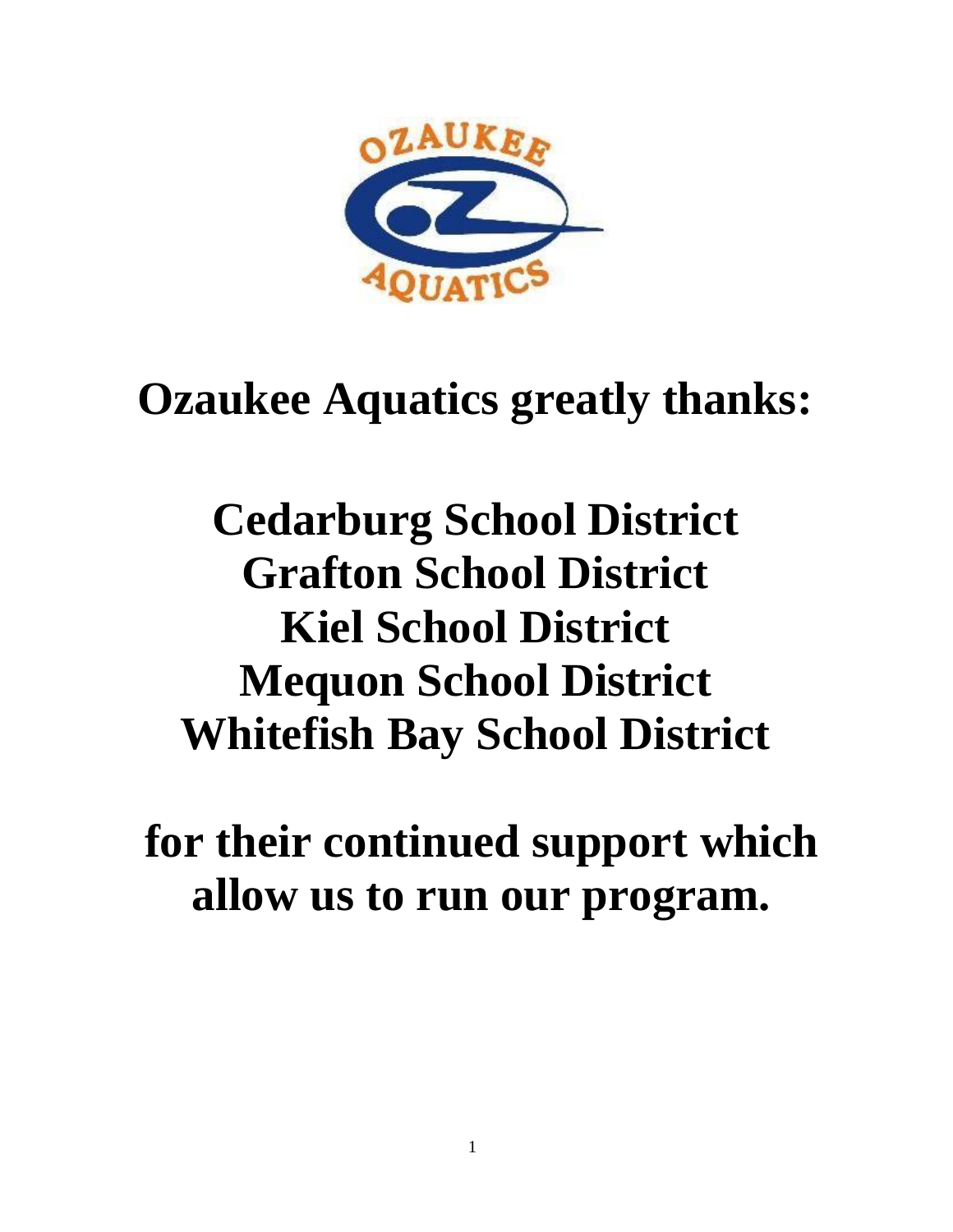### Table of Contents

| <b>The Ozaukee Aquatics Tradition</b>              | 3                        |
|----------------------------------------------------|--------------------------|
| <b>Mission Statement &amp; Core Values</b>         | 4                        |
| <b>General Information</b>                         |                          |
| <b>Ozaukee Aquatics Staff</b>                      | 5                        |
| <b>Pool Locations</b>                              | 5                        |
| <b>Session Dates</b>                               | 6                        |
| <b>Group Breakdown</b>                             | $\overline{\phantom{a}}$ |
| <b>Communication</b>                               | 9                        |
| <b>Apparel</b>                                     | 10                       |
| <b>Swim Meets 101</b>                              |                          |
| <b>Philosophy of Competition</b>                   | 11                       |
| <b>Entering a Swim Meet</b>                        | 11                       |
| <b>Frequency of Swim Meet Participation</b>        | 12                       |
| <b>Swim Meet Protocol</b>                          | 13                       |
| <b>Hierarchy of Swim Meets</b>                     | 14                       |
| <b>Financial Obligations and Considerations</b>    |                          |
| <b>Registration</b>                                | 15                       |
| <b>Billing Process</b>                             | 16                       |
| <b>Our Community Experience</b>                    |                          |
| <b>Parent Action Committee</b>                     | 18                       |
| <b>Fundraising</b>                                 | 18                       |
| <b>Hosted Swim Meets</b>                           | 18                       |
| <b>Parent Volunteering/Fundraising Commitments</b> | 19                       |
| The Role of the Swimmer                            | 20                       |
| The Role of the Coach                              | 21                       |
| The Role of the Guardian                           | 23                       |
| <b>Ozaukee Aquatics Code of Conduct</b>            |                          |
| Safe Sport Initiative & Best Practices             | 24                       |
| <b>Cyber/Online Bullying</b>                       | 25                       |
| <b>Travel Policy</b>                               | 27                       |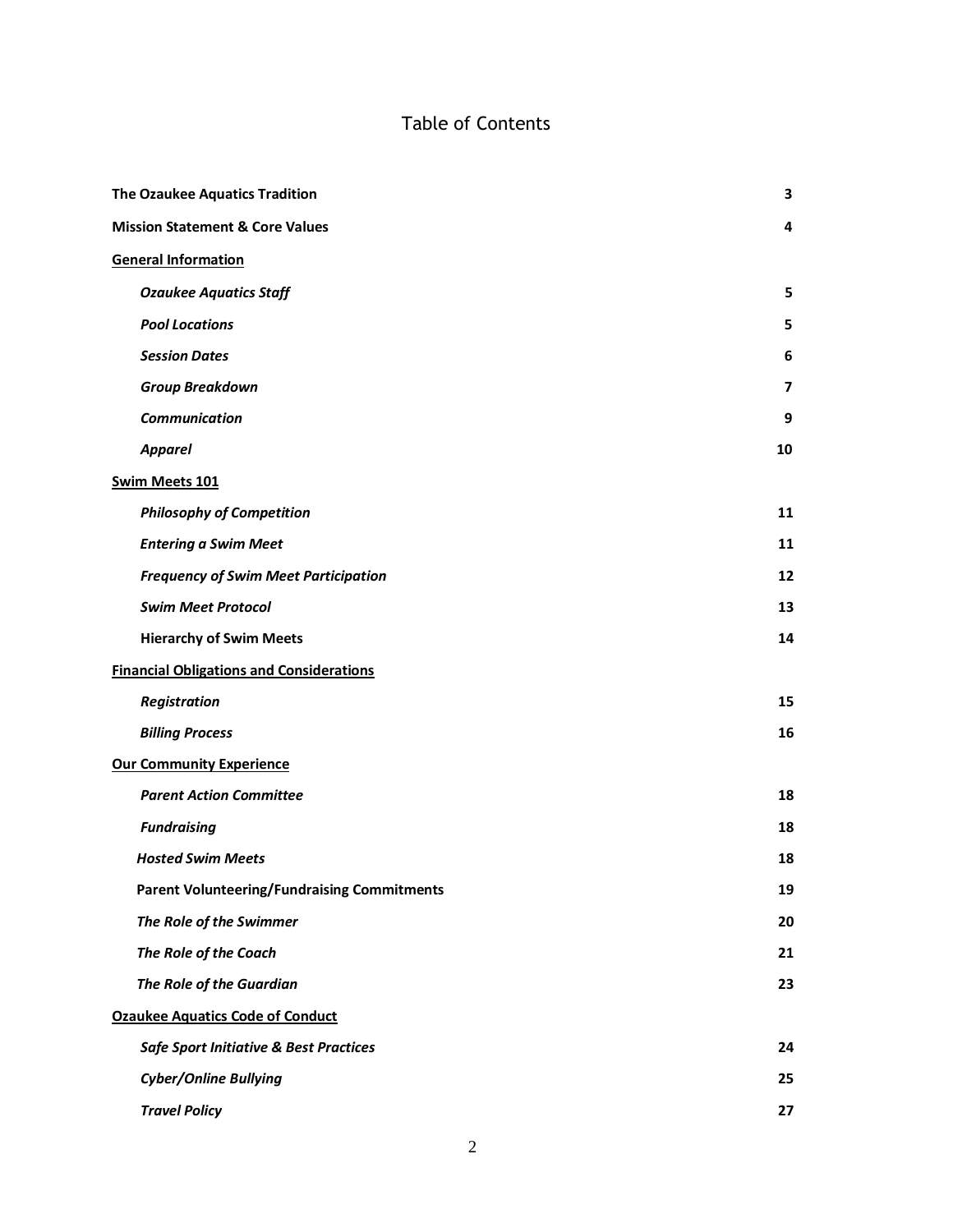# **Introduction**

Welcome to Ozaukee Aquatics! We look forward to working with your swimmer(s) as all of us progress through our swimming/coaching careers. Our team is a year-round, competitive swimming team offering instruction, training, and competition to individuals of all ages and abilities. The team is financed and supported by the Ozaukee Aquatics parents. The head coaches and the coaching staff supervise the management and operation of Ozaukee Aquatics.

The purpose of this handbook is two-fold: to explain to new members just what Ozaukee Aquatics (OZ) is and to outline various policies that affect all swimmers, year after year. It should be read by all families so that they may become familiar with important facts and rules of the team.

# **The Ozaukee Aquatics Tradition**

<span id="page-2-0"></span>Ozaukee Aquatics was formed in 2002 with the combining of three successful area swim teams, Swim Ozaukee, Mequon Area Swim Team and Greater Ozaukee Swim Team. This has allowed us to offer a stronger more diversified program to fit the needs of all of the swimmers at every level. We are able to focus equally on the novice swimmer and provide the highly competitive environment essential to the elite national level competitor. By combining the three teams we are able to bring more swimmers to quality meets and field more relays at those meets.

Each of the head coaches at Ozaukee Aquatics has proven successful in training swimmers who have competed at the Junior and Senior National level and Olympic trials. They have coached world ranked swimmers and national TOP 16 in the country swimmers, many of whom hold Wisconsin state records. Their swimmers have received scholarships to swim in highly competitive Division I, II and III college programs.

In combining the three teams, we have been able to keep the young swimmers in the pools they are accustomed to with the low coach/swimmer ratio essential to developing the beginner swimmer. This provides the comfortable atmosphere in which to build confidence and progress to the next level.

We are confident that with the continued support of the parents and communities, we will continue to be a leading swim program in the state of Wisconsin, with a national reputation of excellence.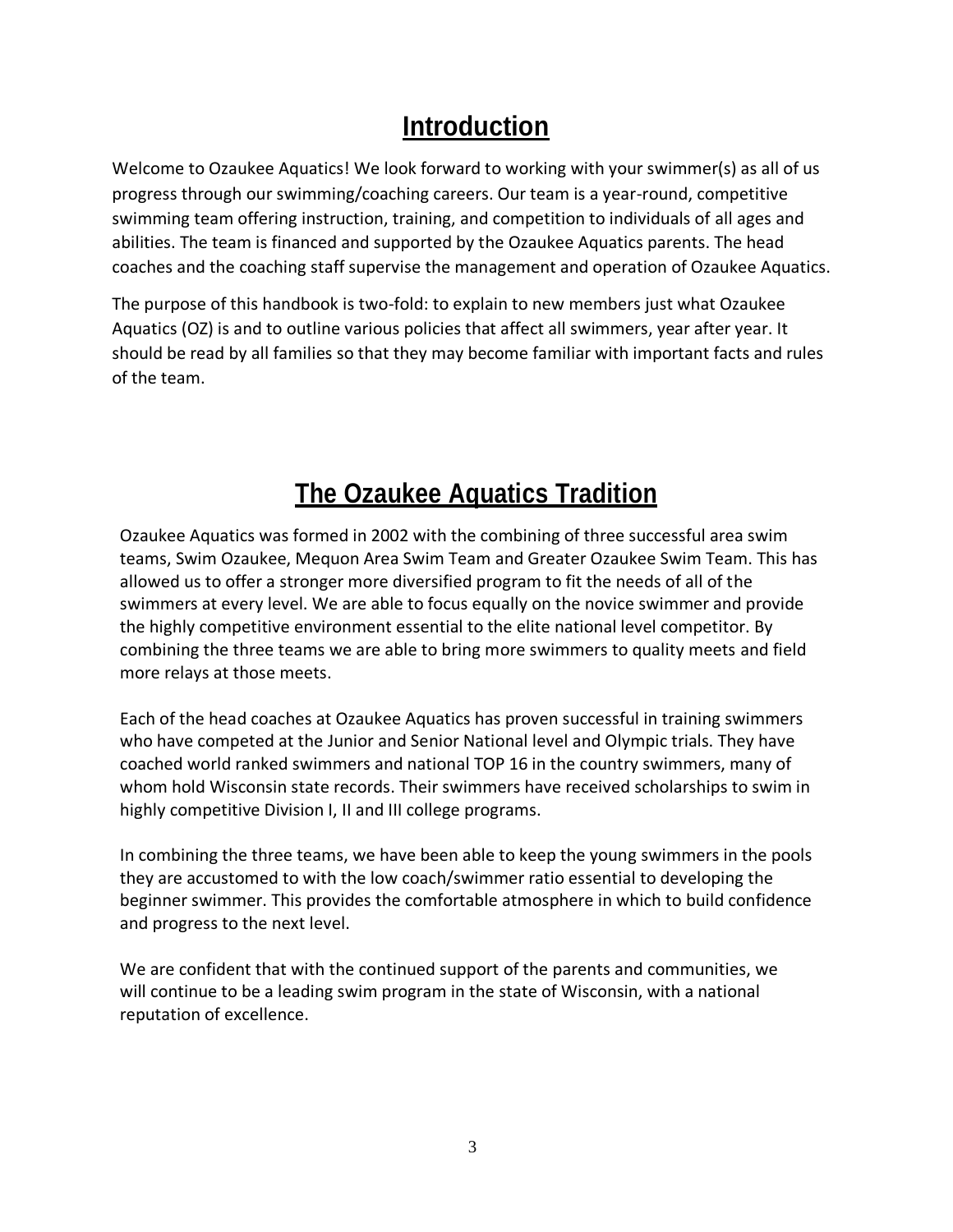# **Mission Statement**

Ozaukee Aquatics is a community-based, non-profit organization dedicated to aquatic sport and our greatest future resource, young people. Our mission is to promote balanced personal growth, and athletic achievement, through team commitment to strong values, excellence and enduring relationships.

# **Core Values**

The "Oz" Community strives to reflect in each of our lives respect for the entire individual. We embrace this philosophy and teach our students that a well-natured culture represents the achievements of honest, thoughtful, and often highly learned individuals. The sharing of ideas, ideals, and accomplishments with one another brings mutual respect and often mutual advantage. The success of such people develops highly desirable personal values such as generosity, honesty, hard work, sharing attitudes, high ethical standards, and pride in community. We achieve this, both in and out of the water, through these core values:

- ❖ Competitive Excellence
	- Helping athletes get to the highest level they can achieve in the sport of swimming.
- ❖ Leadership
	- Acting as a leader in and out of the pool, with a commitment to good sportsmanship.
- ❖ Accountability
	- Athletes have a self-awareness that they are responsible for their own actions.
- ❖ Dedication
	- Diligence in striving towards and completing a long-term goal.
- ❖ Mentorship
	- Our coaches guide our young athletes to make good choices.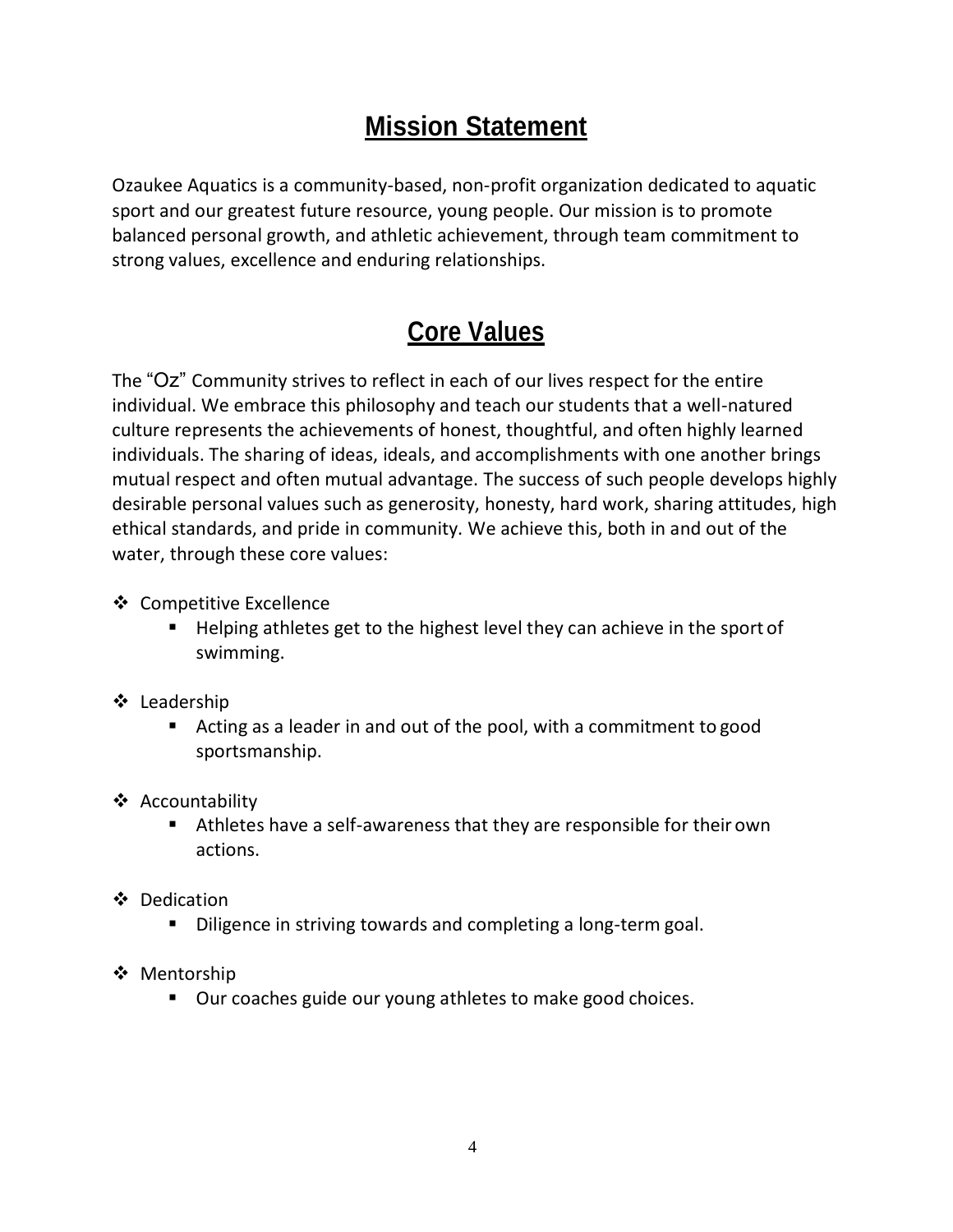# **General Information**

### <span id="page-4-1"></span><span id="page-4-0"></span>Ozaukee Aquatics Staff

**Steve Keller**: COO, Program Head Coach (262) 424-7754

[Ozaukeeaquatics@gmail.com](mailto:Ozaukeeaquatics@gmail.com)

**Nancy Drabot**: Ozaukee Aquatics Treasurer (262) 227-1877

[oztreasurer@aol.com](mailto:oztreasurer@aol.com)

**Tom Miazga**: Whitefish Bay Head Coach, Director of AgeGroup Swimming (262) 352-3550 TomMiazga8@gmail.com

**Amy Fuhrmann**: Kiel/Kohler Head Coach (920) 286-1967

Fuhrmannfamily04@gmail.com

**Meghan Olson**: Cedarburg Head Coach, Director of Senior Swimming (262) 339-4797 dmaaolson@gmail.com

### Pool Locations

We proudly run our program out of five area high schools, all of which are in close proximity of one another:

<span id="page-4-2"></span>

| -Cedarburg High School:     | W68 N611 Evergreen Blvd., Cedarburg, WI 53012 |
|-----------------------------|-----------------------------------------------|
| -Grafton High School:       | 1950 Washington Street, Grafton, WI 53024     |
| -Homestead High School:     | 5000 W Mequon Road, Mequon, WI 53092          |
| -Kiel High School:          | 201 Raider Heights, Kiel, WI 53042            |
| -Whitefish Bay High School: | 1200 E Fairmount Ave, Milwaukee, WI 53217     |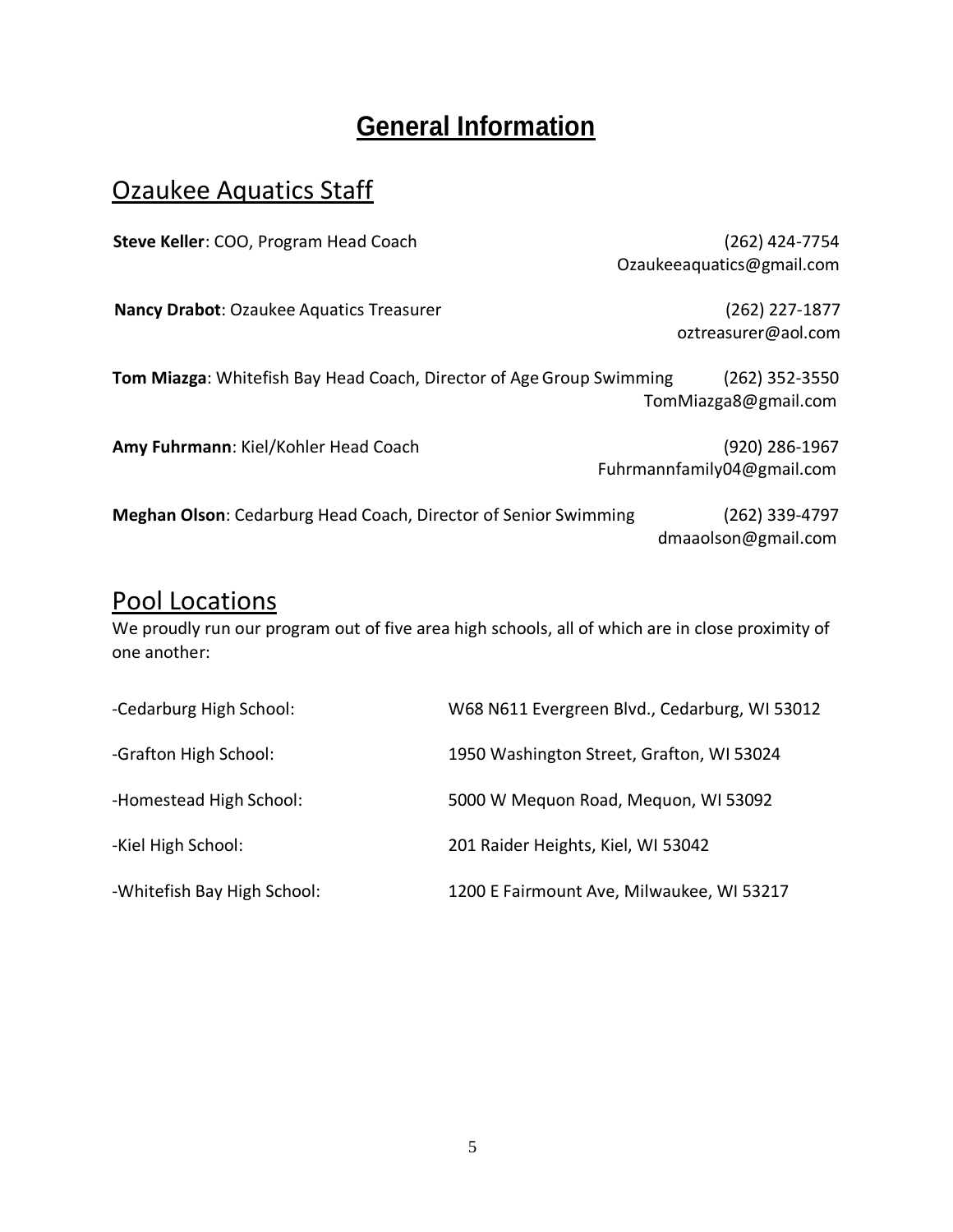### **Session Dates**

Ozaukee Aquatics is a year-round organization, systematically broken into two sessions to accommodate seasonal championship meets. The system is broken down as follows:

*Short Course Season: September to Mid-March* 

*Long Course Season: Early April to Mid-August*

There will be two, two-week breaks across the year. Swimmers and coaches will enjoy muchdeserved rest at the end of August, and the middle of March. All accommodations will be made if a meet coincides with said breaks.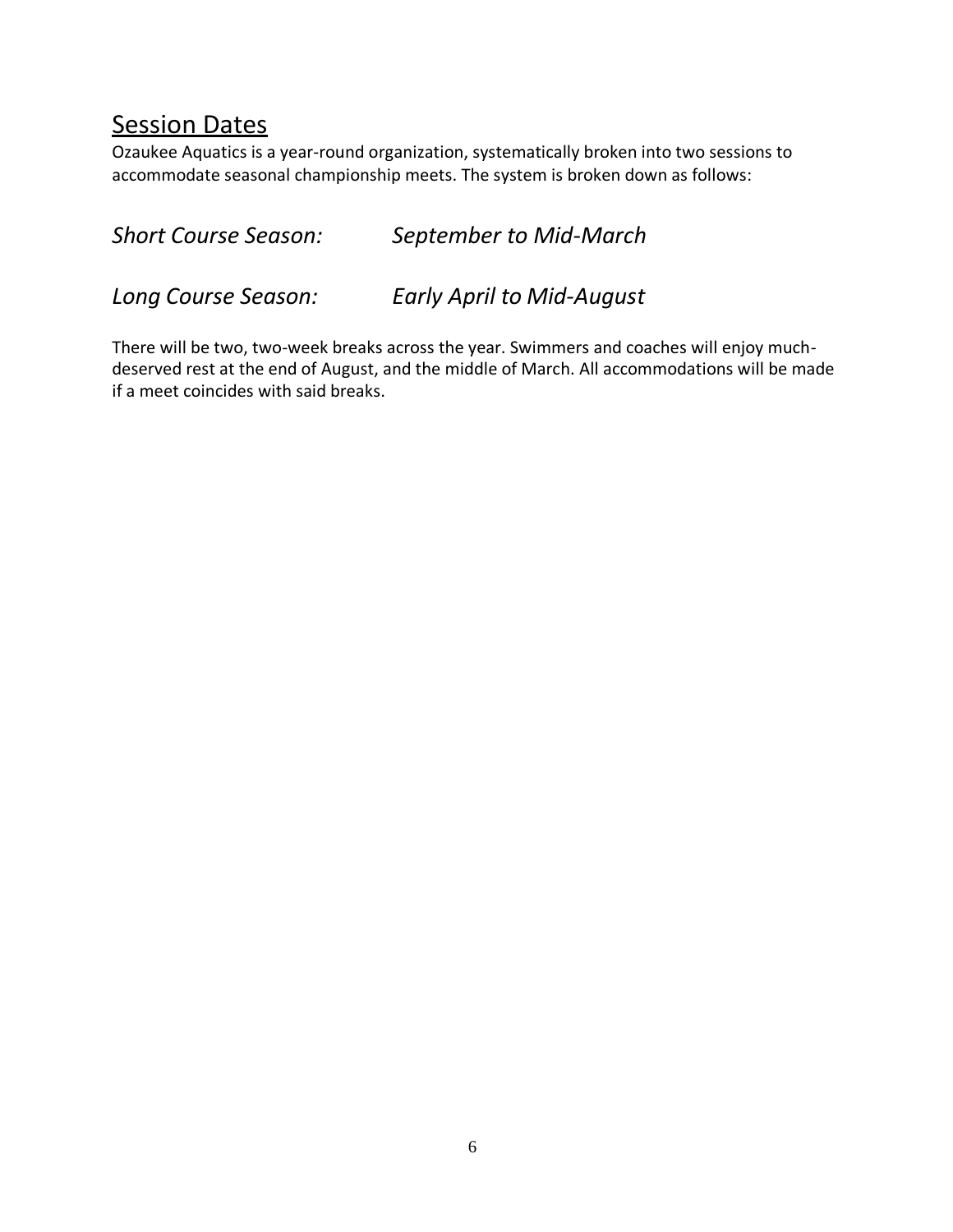### <span id="page-6-0"></span>Group Breakdown

Ozaukee Aquatics offers training and practice groups for swimmers of all ages and ability levels. It is the goal of the Ozaukee Aquatics to offer age-specific training for all of our athletes geared towards challenging each individual and developing each individual to the best of *their* abilities. Upon a tryout with the group, your athlete will be correctly placed in one of the following groups:

#### **Super 7's: (Ages 5 - 7)**

The novice group is the entry-level competitive team. Emphasis is on developing the fundamentals of the four competitive swimming strokes as well as starts and turns. Games and drills are used to create an enjoyable atmosphere for leaning.

- **Prerequisite:** Swimmer should be able to swim one length of the pool.
- **Practices**: Offered 4 days a week for 45 minutes.
- **Competition**: Club Hosted Meets Mandatory, all other competitions optional

#### **Age Group Bronze: (Ages 6 - 9)**

The novice group is the entry-level competitive team. Emphasis is on developing the fundamentals of the four competitive swimming strokes as well as starts and turns. Games and drills are used to create an enjoyable atmosphere for leaning.

- **Prerequisite**: Swimmer should be able to swim one length of the pool.
- **Practices**: Offered 4-5 days a week for 45 minutes.
- **Competition**: Club Hosted Meets Mandatory, all other competitions optional

#### **Age Group Silver: (Ages 8 - 14)**

The silver group targets the next level of competitor. Skill development is enhanced as well as an increase in training. Swimmers should be able to complete one length of each stroke legally, and have proper starts and turns.

- **Prerequisite**: Swimmer should be able to swim one length of the pool.
- **Practices**: Offered 4-5 days a week for 60 minutes.
- **Competition**: Club Hosted Meets Mandatory, all other competitions optional

#### **Age Group Gold: (8 - 14)**

Age group swimmers graduate from the silver team and continue to refine the basics of good stroke mechanics, starts and turns. The basic rules of competitive swimming and low-level endurance training are introduced.

- **Prerequisite**: Swimmer is able to complete a 200 IM and 500 Freestyle in under 9:30minutes
- **Practices**: Offered 4-5 days a week for 90 minutes.
- **Competition**: Club Hosted Meets Mandatory, all other competitions encouraged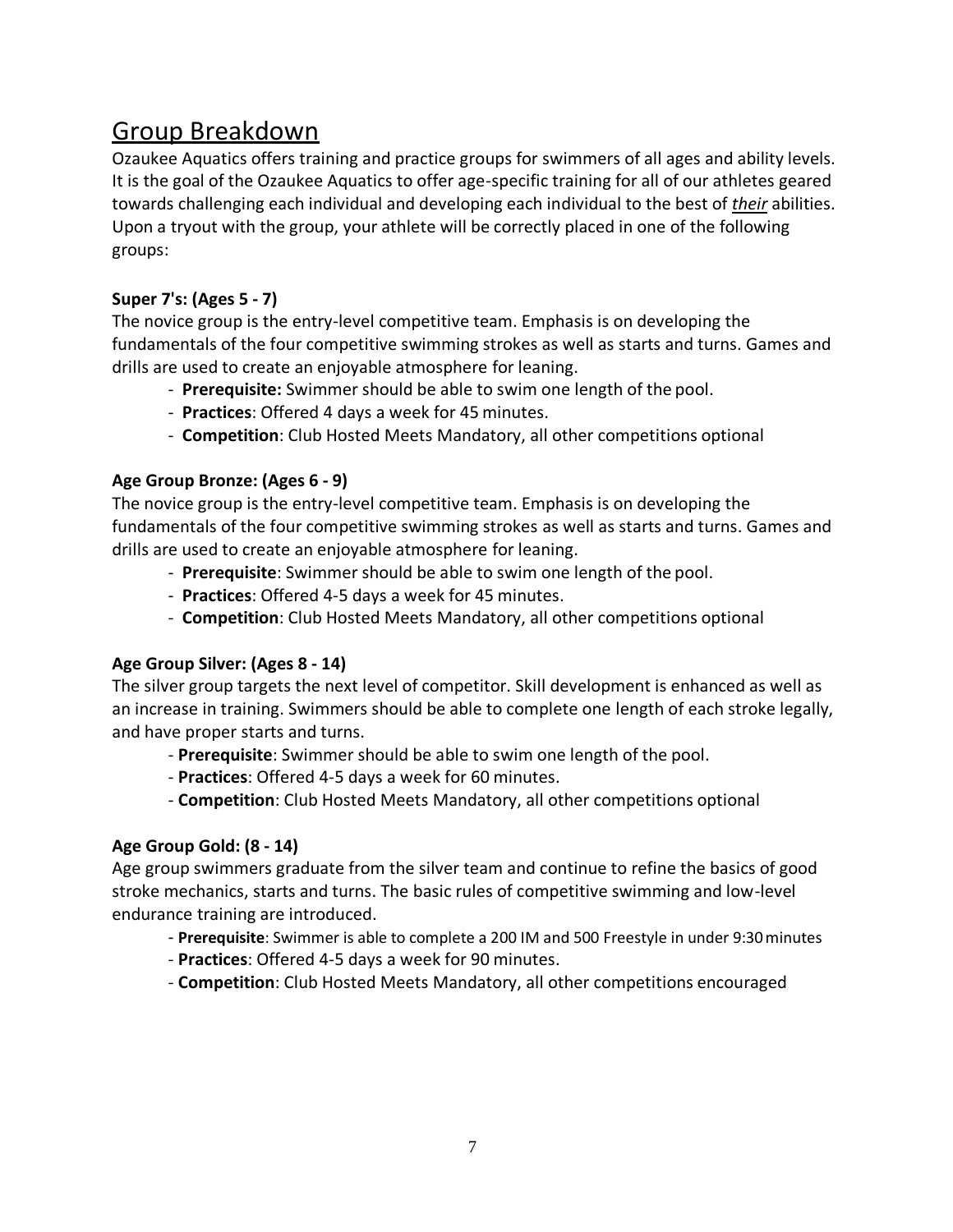#### **Junior National: (11 - 14)**

Junior swimmers continue to work on stroke mechanics but concentrate more on training techniques with increased emphasis on endurance and dry-land training. Swimmers in this group have made a commitment to swimming. They are required to be at practices. Goal setting and achieving are emphasized in this group.

- **Prerequisite**: Swimmers must commit to practices and be state level swimmers.
- **Practices**: Offered 5-6 days a week for 1 ¾ hours. Two-a-days in summer. Includesdry-land.
- **Competition**: Club Hosted Meets Mandatory, all other competitions expected

#### **Senior 2: (Ages 13 and up)**

This group is for the swimmers who want to stay in shape for the high school season, and do not wish to commit to a Senior 1 level of practice attendance.

- **Prerequisite**: High School swimmer with some competitive experience.
- **Practices**: Offered 5-6 times a week. Practices are 1.5 hours long.
- **Competition**: Club Hosted Meets Mandatory, all other competitions optional

#### **Senior 1: (Ages 13 and up)**

Senior 1 swimmers swim 1-2 times a day in addition to dry-land activities (which may include weight lifting). The emphasis is on specific, intensive and highly motivated training. Swimmers in this group have set high goals. They are dedicated to their sport and have made a serious commitment. This group is made up of State Qualifiers and committed athletes.

- **Prerequisite**: Swimmers who are committed to the sport, with goals aimed at theState Meet and higher.

- **Practices**: Offered 6 days a week, 1 to 2 a day for 2 hours. Includes dry-landtraining.
- **Competition**: Club Hosted Meet Mandatory, all other competitions expected

#### **Senior Elite: (Ages 13 and Up)**

Senior Elite swimmers have qualified for a Sectional Meet or higher. There is a 90% weekly attendance expectation, as well as swim meets designated by the coaching staff. This group will have additional fees due to traveling and dry land opportunities.

- **Prerequisites**: A Sectional Qualifying time or higher.
- **Practices**: Offered 6 days a week, one to two a day for two hours. 90% of allpractices are mandatory.
- **Competition**: All meets designated by the coaching staff are mandatory.

#### **Masters (Adult Swim): (Ages 18 and up)**

Master swimmers practice 75 minutes a day. Coaches provide written work-outs and constructive technique advice. This a great way to meet other adult swimmers and parents of swimmers!

- **Prerequisites:** Must be USMS registered. [\(http://www.usms.org/reg/\)](http://www.usms.org/reg/))
- **Practices:** Practices 3 days a week.
- No prior swimming experience necessary.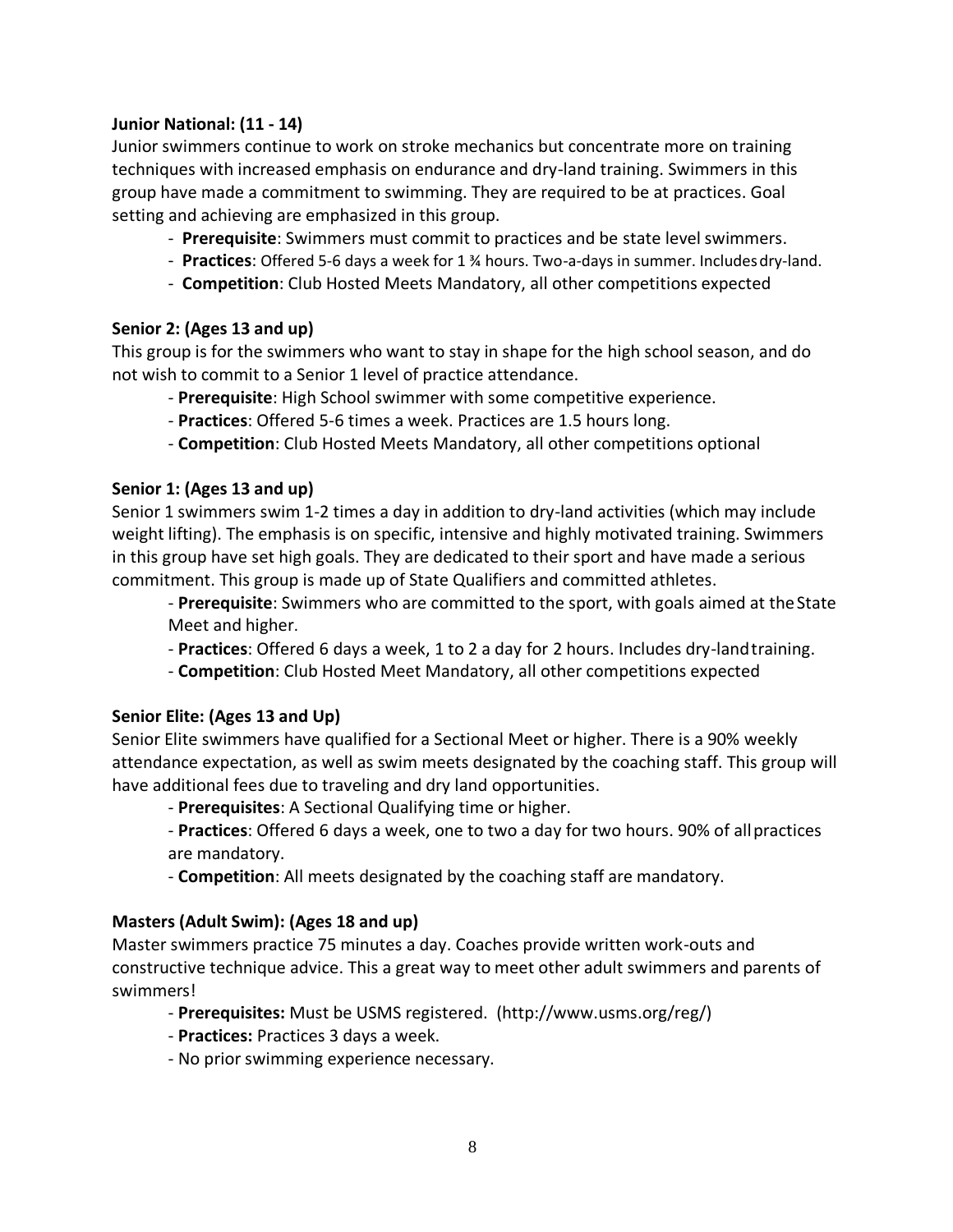# <span id="page-8-0"></span>Communication

The most important link in the swimmer, coach, and parent triangle is the parent-to-coach communication line. Ozaukee Aquatics employs a wide variety of communication tools, which are described below. However, if any questions or problem should arise, the lines of communication between the coaches and parents are always open. Feel free to call any coach on our staff about problems or suggestions concerning your youngster. If calls are directed to assistant coaches that should include head coach discretion, please do not be alarmed when the call is transferred to appropriate authority figures. It is very important that you let us know if there is anything we can do to aid your swimmer in his/her full enjoyment of the sport from which he/she will realize greater success. It is best to communicate with the coach most involved with your swimmer's program.

#### **Ozaukee Aquatics Website**

When in doubt, always turn to the website first. On our website, you will find all contact information for each coach, a daily practice schedule for each pool (which is immediately updated upon changes), and daily news blasts of important information regarding upcoming meets, practice changes, and fundraising and volunteer opportunities. Of note, all new blasts are automatically configured to send you an email as well. The website, through your private account, is where you will edit your commitments for your swimmer's meet schedule, complete any financial transactions, and find access to our team store!

#### **Emails**

As was previously mentioned, any news blast posted to the website will automatically distribute an email to you. However, this is also your primary source for reaching out to a coach if you are unable to meet with them prior to, or after practice has concluded. All of our coaches at Ozaukee Aquatics will respond to you in a timely manner, and written in a professional manner, in order to meet the swimmer's best interests. Further, our head coaches also frequently email the club to notify them of meet entry deadlines, timelines of the meet forthcoming, practice changes, and many activities that happen outside the pool. It is imperative that all emails are read thoroughly, as many time sensitive RSVPs are sent via email.

#### **Social Media**

Ozaukee Aquatics has also taken advantage of the myriad of apps available to you when you may be away from the computer, or simply prefer the convenience of your phone. For important matters which provide you immediate updates and notifications of any changes for the day's practice or meet, we will send an email as quickly as we can. Of course, follow all of Ozaukee Aquatics success on Twitter, Facebook, and Instagram! Search for @OzaukeeAquatics on any platform and keep updated on all the success we have at practice and at our meets and fun team events.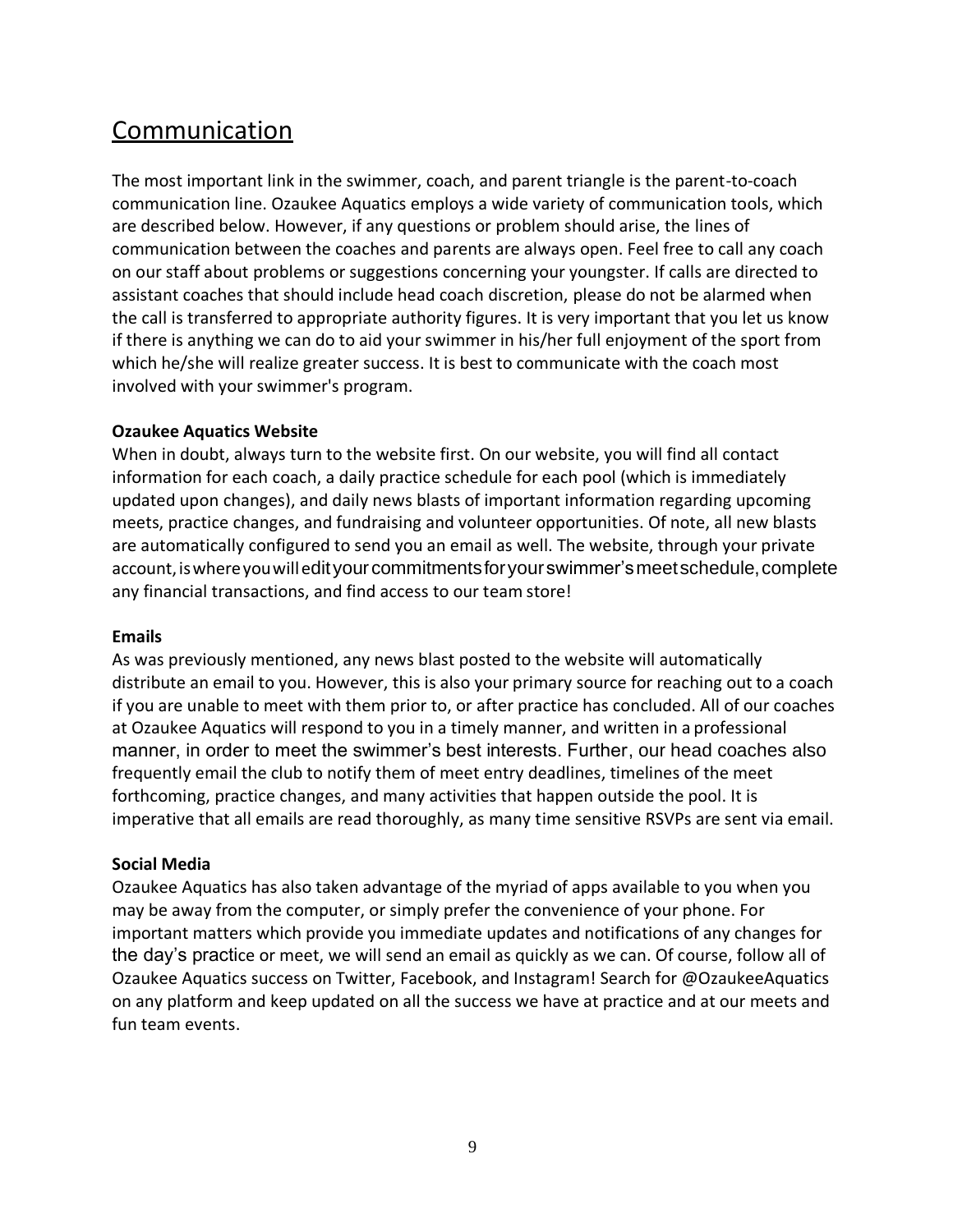# <span id="page-9-0"></span>Apparel

You will always know when someone is a part of Ozaukee Aquatics, because they love wearing our apparel all the time! We highly recommend that you take advantage of our team store, which you can find a direct link to on our website, Ozaukeeaquatics.com. We focus heavily on creating a strong team atmosphere, and ensure that all swimmers understand the group they represent. This why we love for all our swimmers to wear "OZ" caps at practice, and always have Oz apparel with them while attending a meet.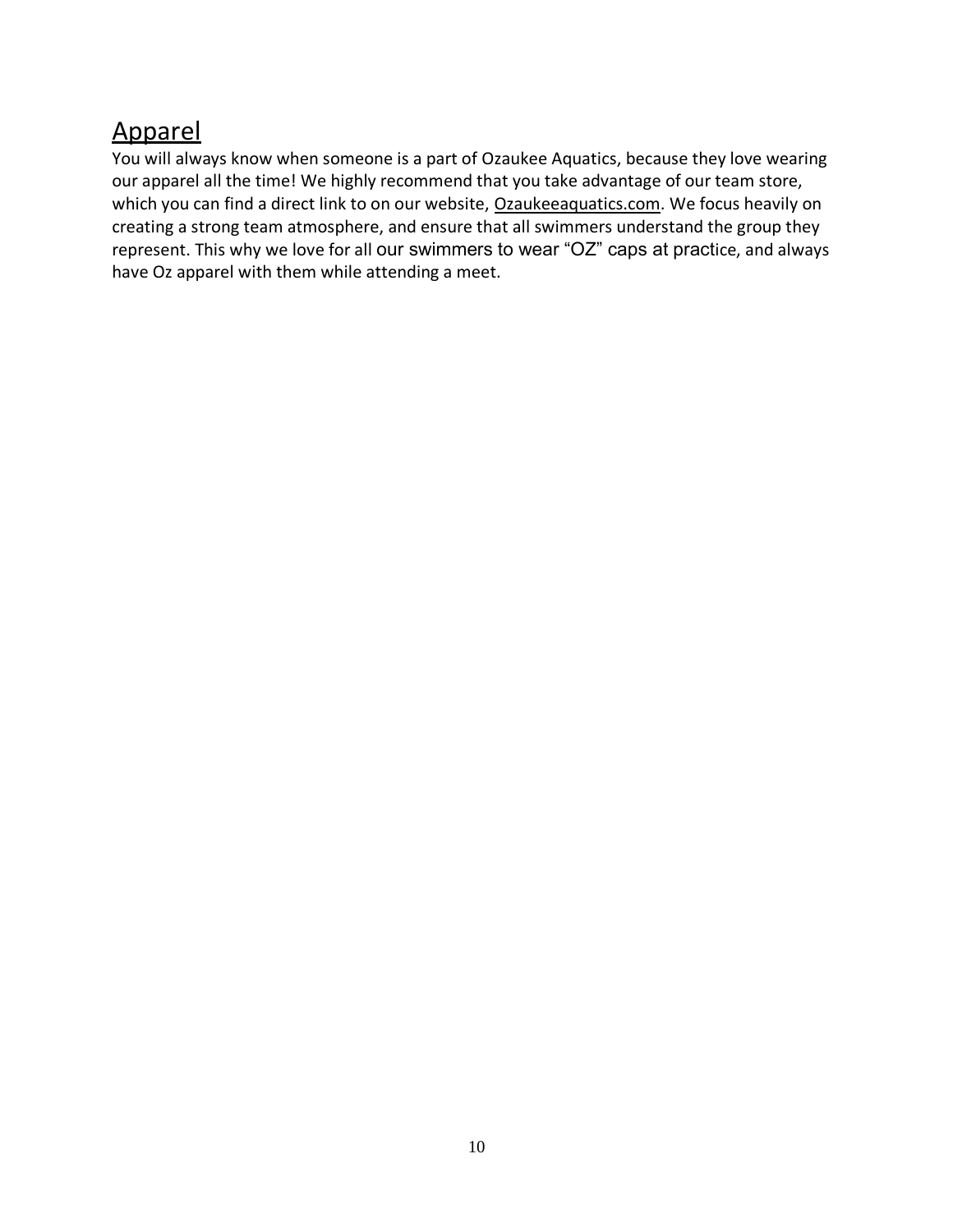# **Swim Meet 101**

# <span id="page-10-0"></span>Philosophy of Competition

Swim meets are an opportunity for swimmers to measure training progress, develop and use sportsmanship skills, and to give and receive team support. We believe competition enhances the overall experience of each swimmer at Ozaukee Aquatics in the following ways:

- 1. We emphasize competition with oneself. Winning ribbons, medals, or trophies is not the main goal. Even if the swimmer finishes first, but has swum poorly in comparison to his/her own past performances, he/she is encouraged to do better. Each individual's improvement is our primary objective.
- 2. Sportsmanlike behavior is of equal importance to improved performance. Respect for officials, congratulating opponents and teammates, determined effort, and mature attitudes are examples of behaviors praised and rewarded by the Ozaukee coaching staff.
- 3. A swimmer is praised for improving his/her stroke or time. It is the coach's job to offer constructive criticism of a swimmer's performance. It is the parent's responsibility to provide love and encouragement that bolster the swimmer's confidence along theway.
- 4. Swimmers are taught to set realistic, yet challenging goals for meets and to relate those goals to practice to direct their training efforts.
- 5. Swimmers are prepared and encouraged to compete in all swimming events, distances, and strokes. This policy promotes versatility and encourages the swimmer to explore his/her potential in the wide range of events offered in competitive swimming.

### <span id="page-10-1"></span>Entering a Swim Meet

**1.** Meet information sheets are posted to the website and emailed out approximately two weeks before they are due back to coaches. Please read all information carefully. If you wish to attend the meet, you are required to "COMMIT" your athlete on the website before the assigned return date. If you do not plan to attend, we recommend that you also let your coach know as well. Please adhere to the deadlines, as the Ozaukee coaches often cannot accommodate late meet entry requests. **Swimmers must be registered with Ozaukee Aquatics one month prior to entering any meets to ensure proper registration with USA Swimming.**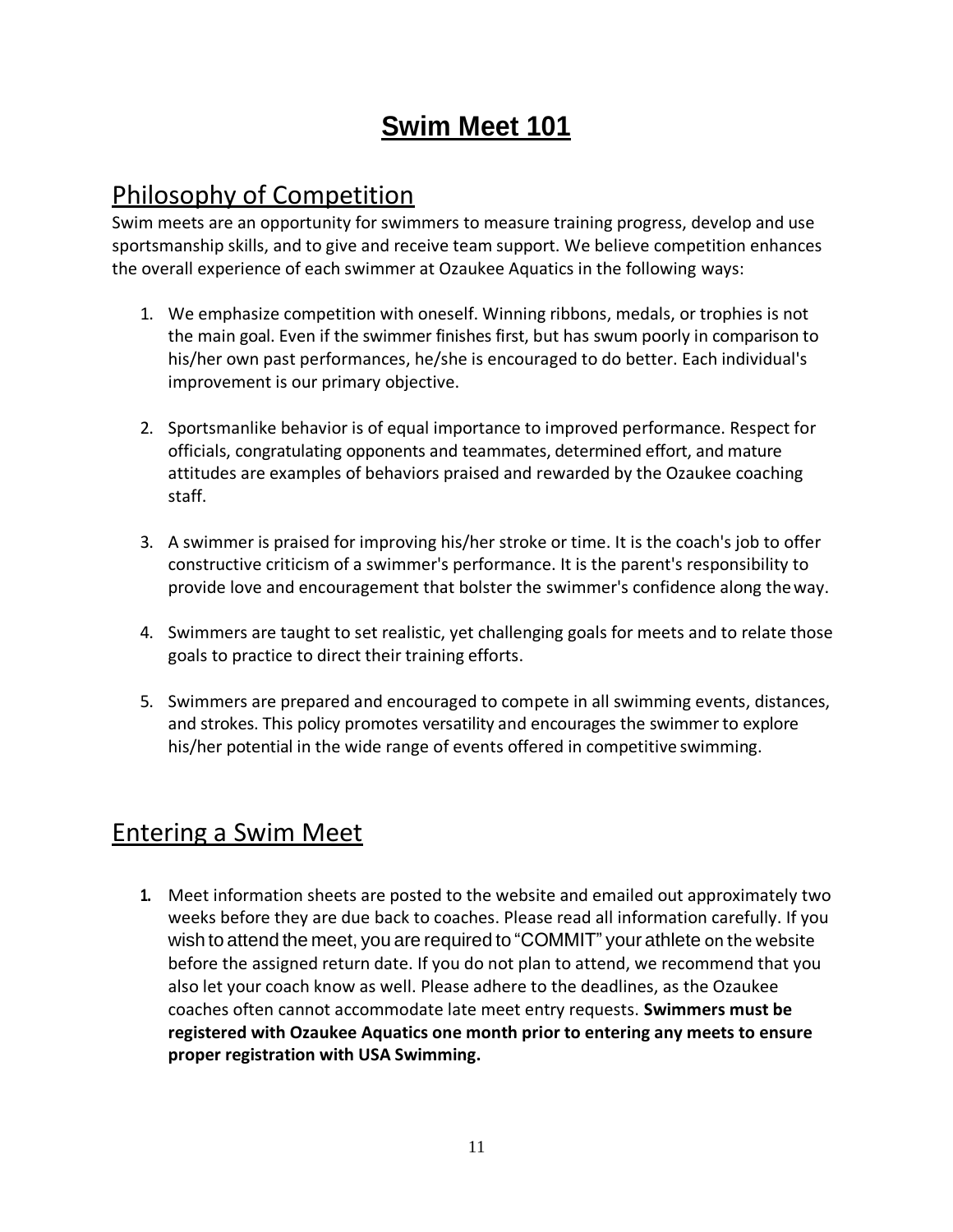- **2.** Coaches are responsible for entering swimmers in meets and choosing the appropriate events. Ozaukee coaches track each swimmer'stimes using "On-Deck" Software. Each athlete's results are also available on the website and at [www.usaswimming.org.](http://www.usaswimming.org/)
- **3.** Coaches post the entries via email and the website as soon as it is complete. Additionally, once the coach has input the entries on the computer, you can view your swimmers entries on the website when logged into your account.
- **4.** Meet reservation fees will be paid on your behalf by Ozaukee Aquatics. Once committed and reservations are final, meet fees are the responsibility of the member whether or not the swimmer attends the meet. Families are responsible for paying individual event fees, relay charges, WI swim splash fees and \$5 Ozaukee Aquatics surcharge. Meet fees are billed to individual accounts at the end of each month associated with the meet. Ozaukee Aquatics reserves the right to charge an entire relay charge to a swimmer if he/she does not show or contact a coach prior to the meet he/she is assigned a relay for.
- **5.** Occasionally, and regrettably, a swimmer is not entered in an event or meet thathe/she should swim. If space is available and the meet director is willing, a late entry may be permitted.

### <span id="page-11-0"></span>Frequency of Swim Meet Participation

- 1. Each season the "Oz" coachesset the meetscheduleand publishit ontheOzaukee Aquatics website.
- 2. The meet schedule is established with the expectation that swimmers attend every meet available at their classification level. We do not schedule a meet unless we feel it is important to participate. However, it is not mandatory to attend meets. One can also choose to enter only one day of a meet.
- 3. On an average, we plan for all team members to compete once every three or four weeks. Occasionally, meets are scheduled as close as two weeks apart or as far as one month apart. This happens when there is no other alternative.
- 4. The Ozaukee coaches reserve the right to make the final decision concerning which meets "Oz" swimmers attend. The coaching staff must approve any exceptions to this schedule.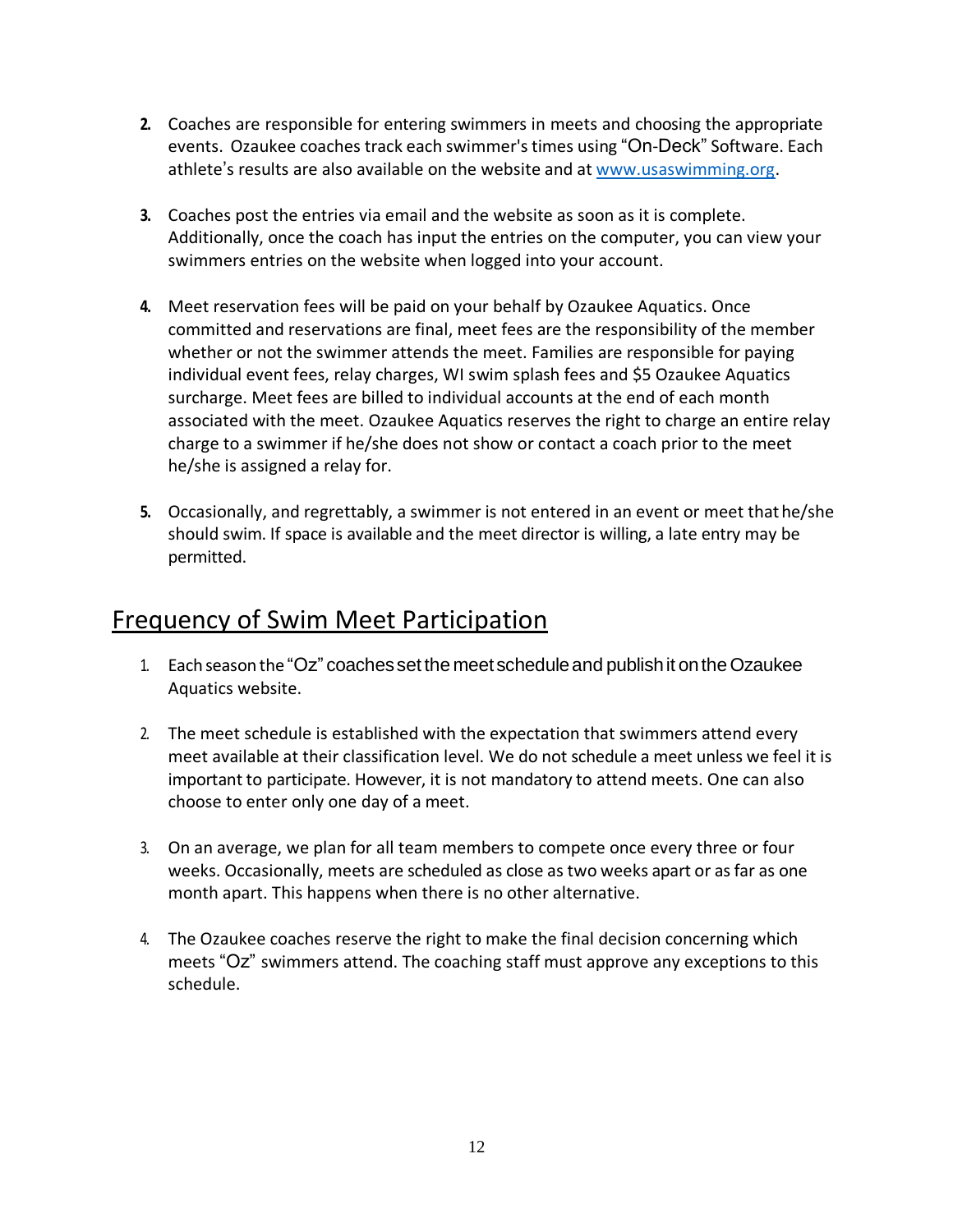5. Team championship meets are indicated on the meet schedule. "Oz" places the most emphasis on these meets, therefore, Ozaukee swimmers who qualify to swim are expected to attend these meets and contribute to the total team effort. The Wisconsin State Championships, Age Group Zone Championships, Senior Sectional Championships and all USA Swimming Championship meets are always considered "Team Effort" meets.

### <span id="page-12-0"></span>Swim Meet Protocol

- 1. Warm up occurs before each meet. Warm-ups last from 30 to 90 minutes with a 15 minute break between the conclusion of warm up and the start of the meet.
- 2. Oz swimmers arrive at the pool at least fifteen minutes prior to the warm up time. The team usually sits in one place together.
- 3. Double-check your child's events in the heat sheet. If there is a mistake, notify the coach immediately.
- 4. Oz swimmers warm up together and the Ozaukee coaching staff conducts the appropriate warm up.
- 5. Ozaukee swimmers are responsible for knowing which events he/she is swimming and for being present on time to swim. For younger swimmers, parents typically write event numbers, heats and lane assignments on the swimmer's hand or arm.
- 6. Ozaukee swimmers report to the coach prior to each race to review technical and strategic goals. The same is expected at the conclusion of a race. This gives the coach and swimmer the opportunity to discuss the race and provide meaningful feedback regarding technical and strategic performance.
- 7. Between races, swimmers are expected to support their team by cheering, resting, and staying warm. Swimmers also are expected to stay hydrated and maintain their energy levels with light nutritious snacks.
- 8. Please check with the coach before leaving the meet. Make sure your child has completed all his/her races including relays.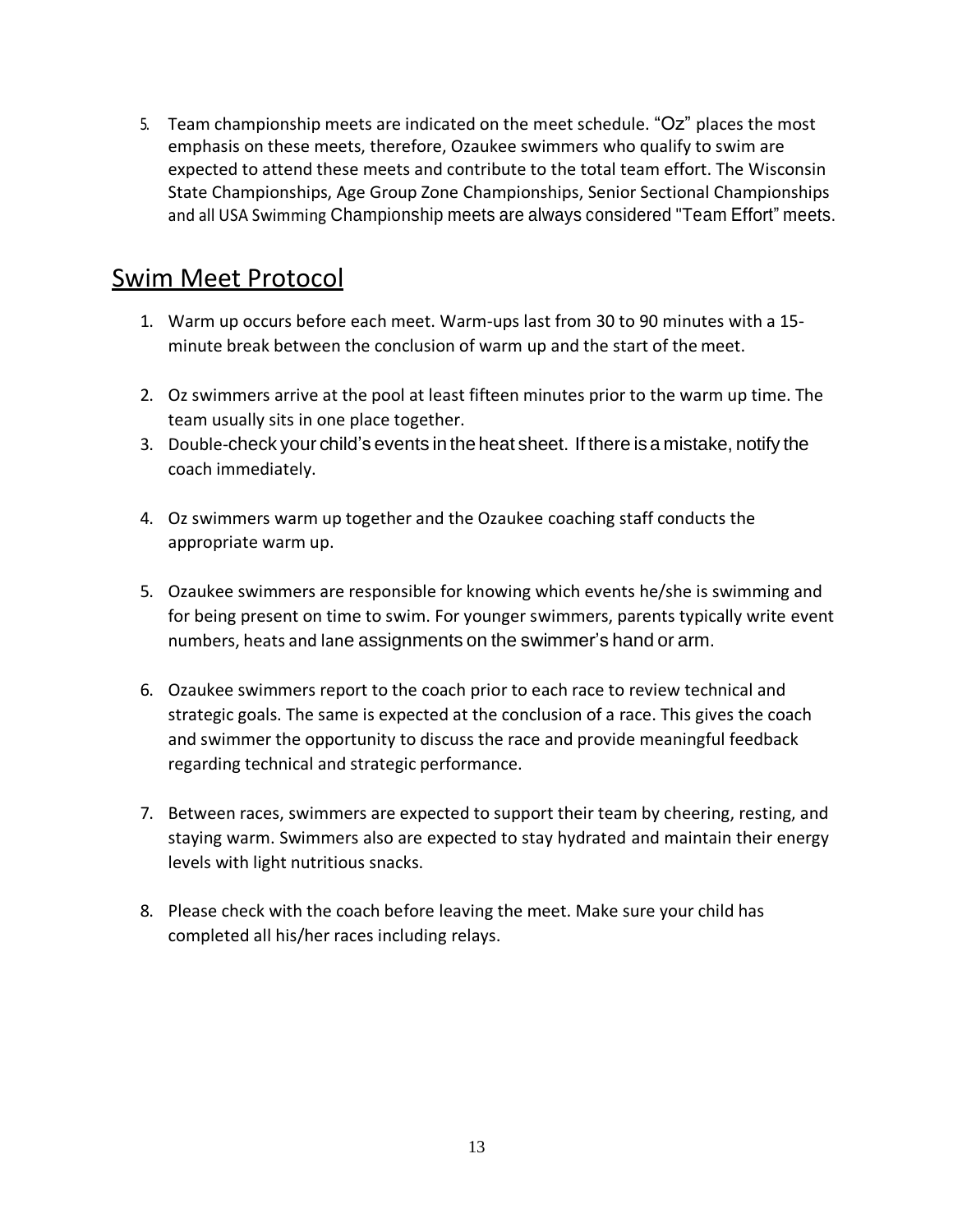### Hierarchy of Meets

As meets are used as an opportunity to check our progress, it is important to understand that certain meets have a greater significance than others and will be treated with a different level of focus. We highly recommend that all athletes attend each meet they qualify for, as every chance to race is a chance to make improvements!

#### *There are two structures:*

#### **Dual Meets**

Two teams compete, usually on a Friday night. All age group events are conducted in a single session, typically combining age and gender in the same heat. These are usually completed in under 3 hours (including warm-up time.) Parent volunteer timers are critical for these meets since only 2 clubs are present!

OR

#### **Age Group Competition**

Swimmers compete in events according to their age. The most common age groupings for competition are: 8 & under,  $9 - 10$ , 11-12, 13-14, and 15 & above. Some events are offered as "open" which means any age can swim, although usually the competitorsin open events are 15 & over.

#### *Within Age Group Competition:*

#### **Invitational Meets**

Several teams compete, usually over a weekend. Both morning and afternoon sessions involving different age groups are held each day (i.e. 9-10 and 11-12 compete Saturday and Sunday mornings, 8 & under and 13 & over compete in the afternoons.) These meets run longer, with each session lasting 3-5 hours (including warm-up time.)

#### **Prelims/Finals Meets**

Similar to invitational meets, except that a third "finals" session is held in the evening. Swimmers swim in the morning and afternoon sessions. Only the swimmers with the top times in each event (usually the top 16 or 24) come back that evening to swim the same event again in "finals". (This is the format of most championship meets.) The finals session usually lasts an additional 3 hours (including warm-up time.)

#### **Qualifying Meets**

Some invitational meets and all championship meets require swimmers to have achieved qualifying times to attend. Qualifying times can be used as goals to help motivate swimmers to attend practice and work on technique. These are the types of meets that typically warrant an "end-of-season"taperprocess,andarethetargetmeetforachievingourfastestswimmingof the season.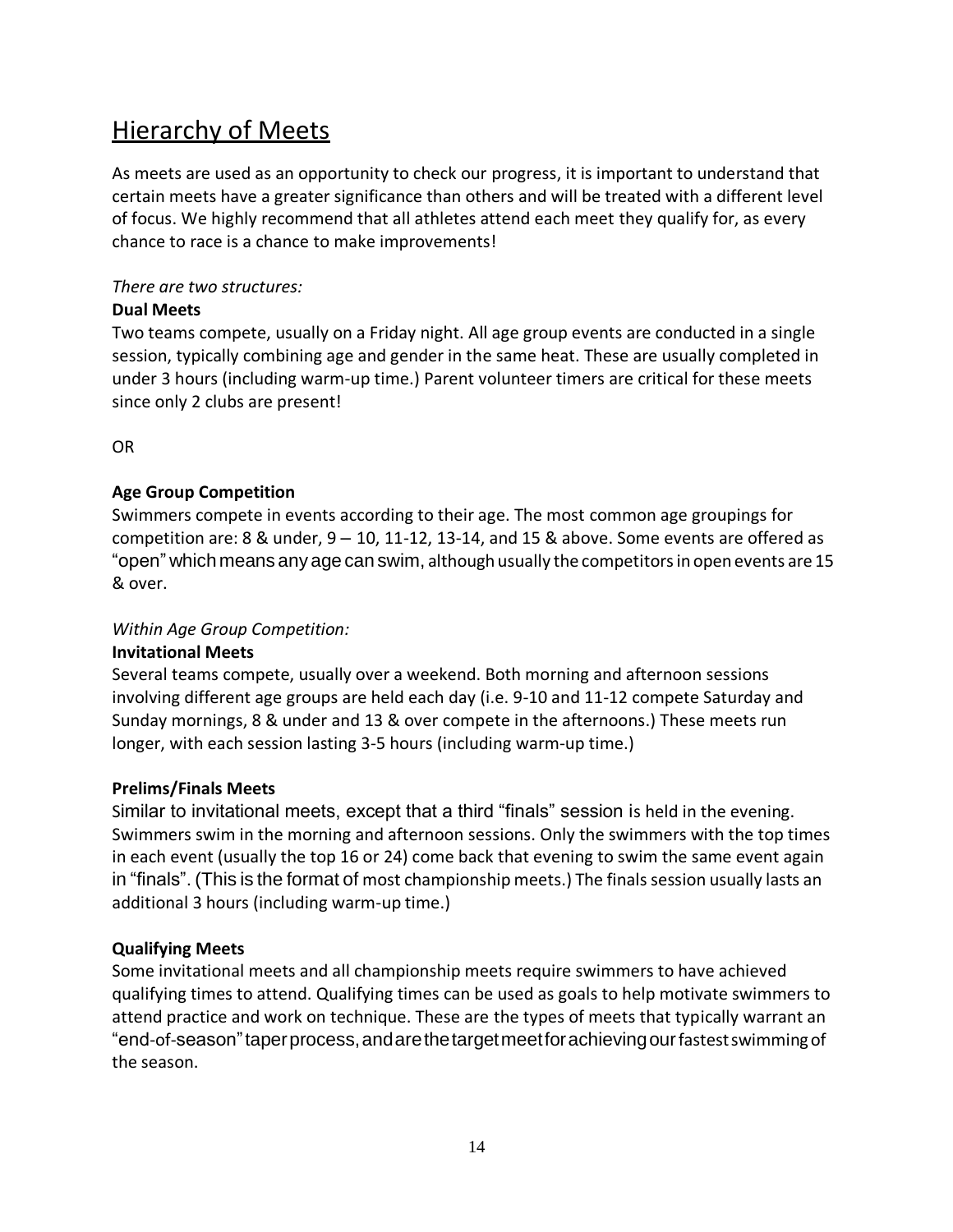# **Financial Obligations and Considerations**

### <span id="page-14-1"></span><span id="page-14-0"></span>**Registration**

Upon committing to swim at Ozaukee Aquatics, all athletes are required to be registered within our electronic registration database, available through our team website. We are pleased to offer you a database that is easily accessible for both registration and electronic payment processing. The registration process will first ask you to create a private account with Ozaukee Aquatics, which will then send you a verification email. Once you have received this email, you will have access to begin registering your swimmers for swim meets. A step-by-step tutorial of how to successfully complete registration can be found on the website under the registration tab. **This is a process that must be completed within seven days of your commitment.** For insurance reasons, this is a process that must be completed. We reserve the right to withhold a swimmer from participating until all registration obligations are met.

\*\*Please note that at the completion of your registration, you may not see a full confirmation until your registration is approved by our treasurer. Please allow 24-48 hours for this process.

#### **USA SWIMMING Registration / Membership / Insurance**

Every athlete who competes or practices in a USA SWIMMING sanctioned event must register with and become a member of USA Swimming, Inc. The USA registration fee is paid annually through the Ozaukee registration. Included with this registration is excess medical accident insurance that covers the athlete at any sanctioned event or supervised practice. The coaching staff will distribute any forms necessary for registration. As stated earlier, swimmers must be registered with Ozaukee Aquatics one month prior to entering any swim meets to ensure proper registration with USA Swimming.

#### **Transfer Form (Not Applicable to All)**

If you are transferring to Ozaukee Aquatics from another club, you will need to complete a USA Swimming Club Transfer form and pay the Wisconsin Swimming transfer fee. You can find accessto the form through our website in the "RESOURCES" tab. This needs to be submitted as soon as possible, as there is a 120-day waiting period between club transfers, and we wantyour swimmer to represent Ozaukee Aquatics as soon as possible!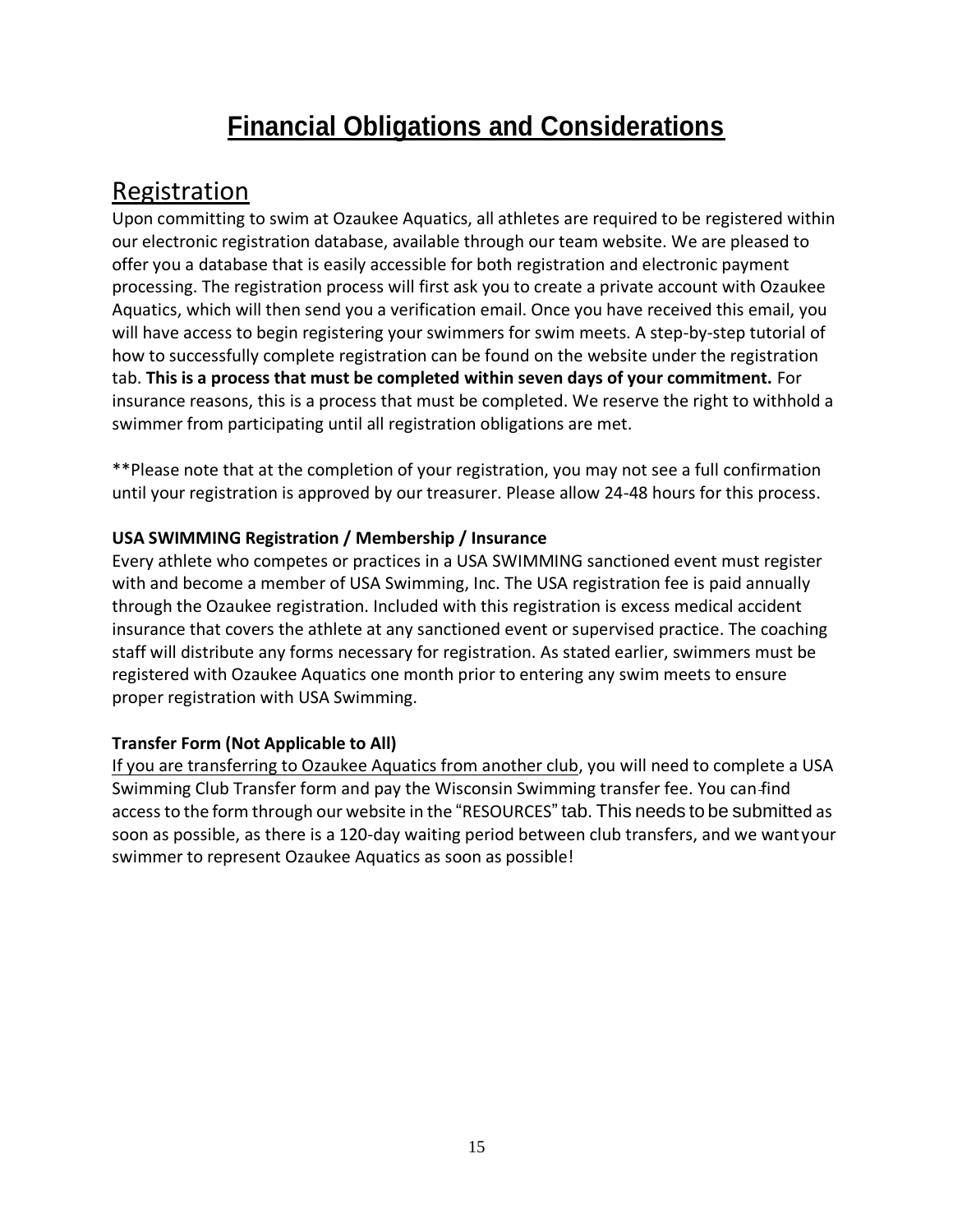### <span id="page-15-0"></span>Billing Process

We have created a simplistic, yet effective billing system, which is easily automated through your account. When choosing your membership, you will be registered for the current session and any subsequent sessions that span the club season, concluding in August. Two sessions coincide with our short course season, and two seasons adhere to our long course season.

An overview of these periods is found below. When you commit to the upcoming session, you will be charged a monthly installment on the **first of each month**. The number of installments is noted in the parentheses below. Each swim group has respective monthly dues, related to the level of commitment and meet participation expected. These dues are posted on our website for your convenience. *Please note that we do not offer monthly memberships; you will be required to pay a full installment regardless of time away.*

SHORT COURSE - SEPTEMBER TO MID-MARCH

Session 1A - September through November (3 Installments)

Session 1B - December through Mid-March (4 Installments)

LONG COURSE - APRIL TO MID-AUGUST

Session 2A –April and May (2 Installments)

Session 2B - June through Mid-August (3 Installments)

Dues are not prorated. We offer practice 5x/week so swimmers can adjust their practice time accordingly. Members are given an option to select individual session(s) (1A, 1B, 2A, 2B) and pay the monthly installment for that session. See session dates above and "Withdrawing from a session" below for more information.

**High School Boys Session**: Sept. – Mid-Nov. AND \*Late Feb – Mid-March (3 Installments)

**High School Girls Session** \*November – December (1 Installment) and/or December- March (4 Installments)

\* Girls and Boys can return as if high school season is complete.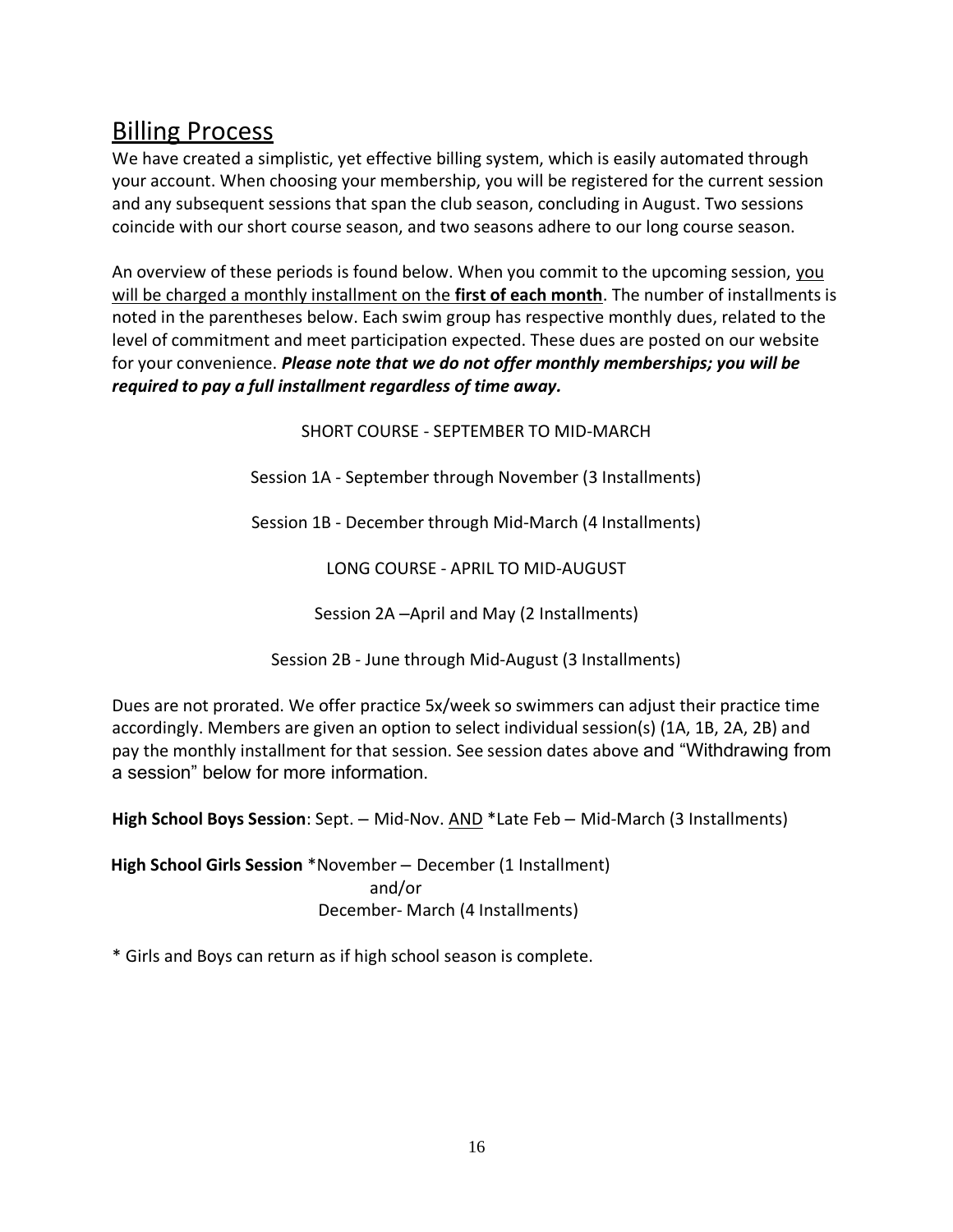#### **Withdrawing from a session**

When you register your swimmer for a session, you are committing to a full session. Once registered,yourmembershipremains"active"forthatsessionandanysubsequentsessions.

To withdraw from subsequent sessions, members may drop from the team before a new session begins if they complete the posted google form by the deadline prior to the scheduled start of the next session. No refunds will be issued if your swimmer is unable to complete the session. Requests from members received up to one week after a new session begins will be charged a \$50.00 administrative fee.

If a member needs to be removed from a session after it starts due to illness or injury lasting more than 2 weeks, a prorated session fee will be credited to the members account once a letter and doctor's excuse is received. An administrative fee will not be charged to the account.

We will not prorate any part of a session for any time missed unrelated to injury. Vacations and extra-curricular activities will not be considered reasons for prorating a session.

#### **Payment Procedures**

The Total Outstanding Balance, which includes recurring charges of team dues and nonrecurring charges for meet fees, caps, etc. and any other financial obligations are due on the first day of each month. For improved efficiency and security in accounting, Ozaukee Aquatics billing is only able to accept payments for team dues and other team fees through **credit card**. It is strongly recommended that all participants oblige this request, while accommodations can be requested through direct contact of the team treasurer. A processing fee of 2.95% plus .30 per transaction fee will be added to any credit card transaction total. You may also update your payment method to ACH. The payment processing fee of \$1.25 will be added to any ACH transaction total.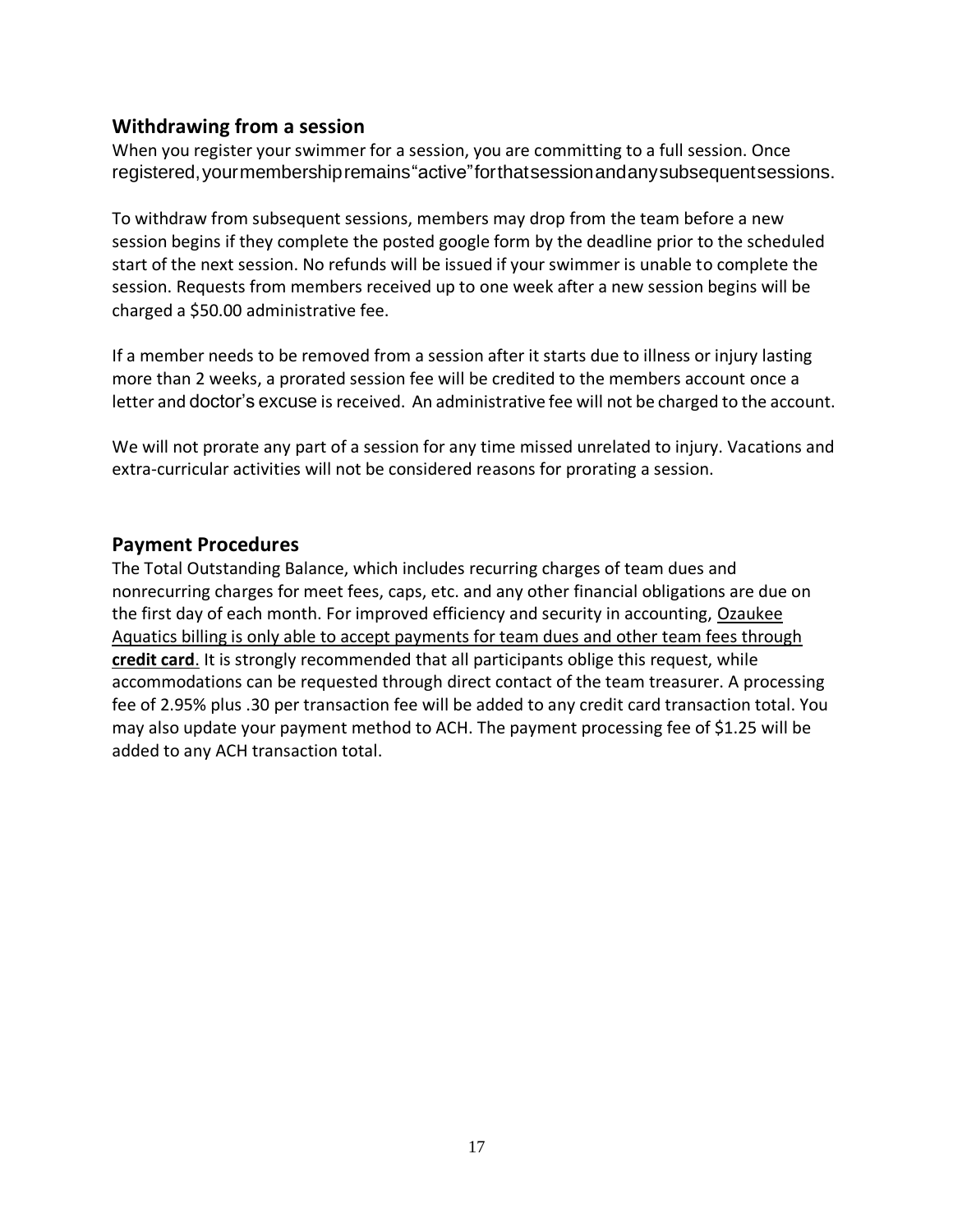# **Our Community Experience**

### <span id="page-17-1"></span><span id="page-17-0"></span>Parent Action Committee

In order to give our swimmers the greatest opportunity to succeed, we understand the need for parent participation and experience. The Ozaukee Aquatics "Parent Action Committee" is an opportunity for all parents to collaborate with the coaching staff to discuss changes, plan events, and continually improve based on feedback received. These meetings are a place where we greatly welcome all questions, concerns, and suggestions, as they can be formally discussed through numerous perspectives. As new ideas and plans are made, parents and coaches work in subcommittees such as the following:

-Club Policy and Procedure **-Parent Communication** -Social Events - Community Outreach

The Parent Action Committee meets monthly at a local meeting hall in the area. The date and time of the monthly meeting will be emailed the week prior to the meeting. All parents are welcomed and encouraged to participate to help make "Oz" the best it strives to be!

### <span id="page-17-2"></span>Fundraising

Beyond our hosted swim meets, Ozaukee Aquatics annually hosts fundraisers to raise money to ensure we continually house the best equipment and opportunities available. Our fundraising events are built in to the expectations of our club, and participation is strongly encouraged. We simply cannot do what we do each year without the assistance of our fundraising. If you are looking to volunteer your assistance in helping our fundraisers become even more successful, please reach out to our head coaches.

### Hosting Swim Meets

To ensure that all Ozaukee Aquatics (OZ) swimmers have the opportunity to participate in team activities, swim meets, and USA Swimming, Inc. sanctioned competitions, as well as supplement operating expenses, Oz must host several swim meets throughout the year. All team affiliated events are staffed totally by parent volunteers and cannot run without family participation. "Oz" is very fortunate to have an incredible group of very committed members who have volunteeredgenerously,howeveritdidbecomenecessarytoimplementa"SessionService Obligation" policy to ensure that ALL families participate.

Afamily'swillingnesstovolunteerwillhaveagreatimpactontheirchild'sathleticexperience and love for the sport of swimming. Regardless of whether a swimmer actually participates in a meet, it is the positive experience of being involved in the whole TEAM event that will giveeach athlete the support and fellowship offered by being a valuable member of the Ozaukee Aquatics Team.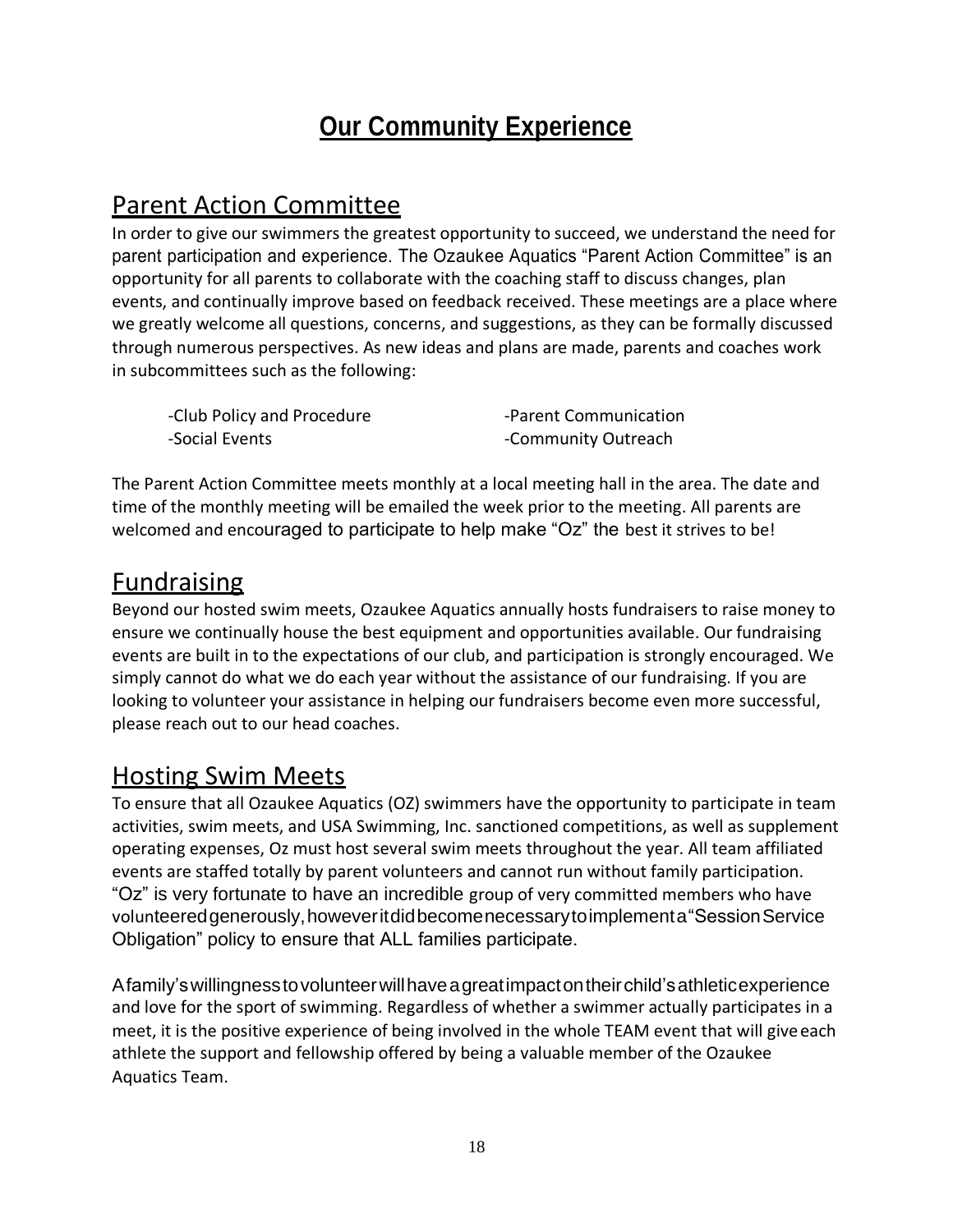# **Parent Volunteering/Fundraising Commitments**

<span id="page-18-0"></span>Ozaukee Aquatics is successful year after year because of our dedicated parents and swimmers who help our hosted events run as smoothly as possible. Without these volunteering requirements or annual fundraising events, Ozaukee Aquatics would be unable to provide all the desired equipment upgrades and opportunities that bring out the best in our athletes. Therefore, we ask that you carefully read these expectations and embrace our community approach towards helping the coaching staff do all they can for our athletes.

#### **A. Participation requirement to be fulfilled regardless of whether your swimmer iscompeting in the meet or not.**

1. Each family must provide one adult volunteer for at least two sessions at the OZ Fall Classic Swim Meet, to be held at the Homestead High School Pool in October each year. Any family not fulfilling this requirement will be assessed a \$50 fee per session missed which will be billed to the member account on the  $31<sup>st</sup>$  of October.

2. Each family must also provide one adult volunteer for at least two sessions at the OZ Regional Swim Meet, to be held at the Homestead High School Pool in mid-February. Any family not fulfilling this requirement will be assessed a \$50 fee per session missed which will be billed to the member account on the last day of February.

3. Each family must also provide one adult volunteer for at least one session at our Spring/Summer meet. Any family not fulfilling this requirement will be assessed a \$50 fee for the session missed which will be billed to the member account on  $31^{st}$  of May.

#### **B. Mandatory Fundraising - The Board of Directors has designated the following fundraising projects as mandatory for each year. Currently scheduled projects include:**

Swim-A-Long - This is our annual mandatory fundraiser held in the middle of May each year. All members in Session 2A are required to participate. Each athlete is required to raise \$100.00. Members not participating will be billed \$100.00 on May 31st. A percentage of the money collected will be designated for charities.

#### **C. Voluntary Fundraising - The Board of Directors has designated the following fundraising projects as wholly voluntary for each year. Currently scheduled projects include:**

1. Sales of Advertising to be placed in heat sheets at the OZ Fall Classic Meet and the OZ Regional Meet.

2. Spring Flower Certificates (March thru June Sales.)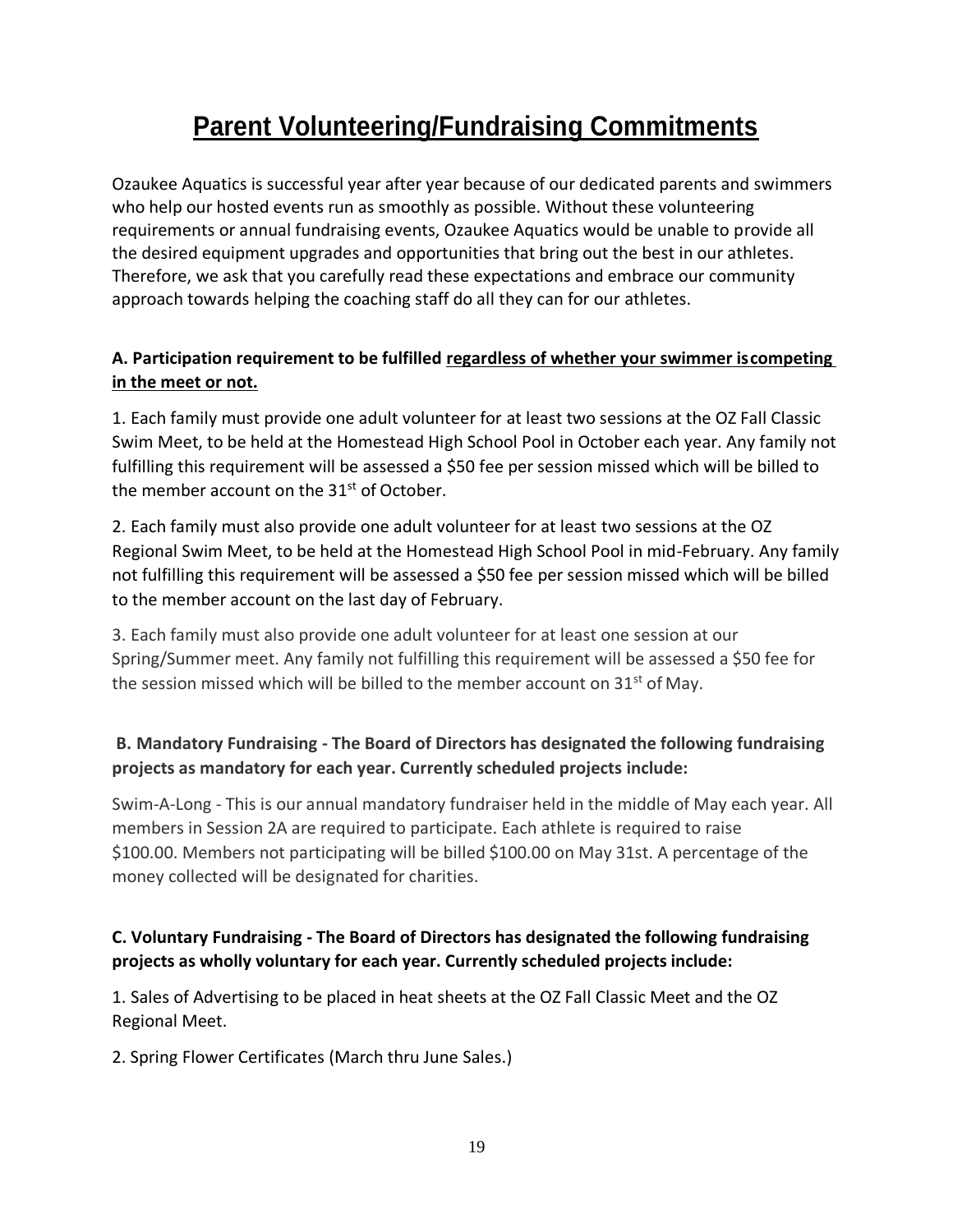3. Concession Donations: value of commercially packaged items contributed for concession sales at swim meets (May be items you have solicited as donations from localbusinesses).

4. Additional Fundraising opportunities will be announced.

**Funds received through these fundraisers will be used to offset the operating costs.**

# **The Role of theSwimmer**

<span id="page-19-0"></span>As an Ozaukee Aquatics ("Oz") swimmer your main responsibility is to fully participate in your own personal growth and development as an athlete and to become a true team member by supporting, encouraging and building relationships with your teammates.

#### **Swimmer Code of Conduct**

The purpose of a code of conduct for swimmers is to establish a consistent expectation for behavior. As a swimmer and team member of Oz swim team, I will abide by the following code of conduct:

1. I will respect and support my teammates and coaches at all times;

- 2. I will demonstrate good sportsmanship at all practices, meets and team activities;
- 3. I will set a good example of behavior and work ethic for my younger teammates;
- 4. I will be respectful of my teammates' feelings, personal space and property;
- 5. I will be on time with the proper equipment for practices and meets;

6. I will show respect for all facilities and otherproperty (including locker rooms) used during practices, competitions, and team activities;

7. IfI disagree with an official's call, Iwilltalkwith mycoach and not approach the official directly;

8. I will obey all of USA Swimming's rules and codes of conduct.

#### **Prohibited Behavior:**

I understand that at no times will the following be accepted:

- 1. Use or possession of any illegal substance (i.e. alcohol, drugs, tobacco);
- 2. Destructive behavior, inappropriate or unruly behavior, including fighting orstriking another athlete;
- 3. Derogatory comments, behavior deemed dishonest, offensive, or illegal
- 4. Stealing and vandalism;
- 5. Bullying or isolating another swimmer;
- 6. Interference with the progress of another swimmer during practice or at anyother time.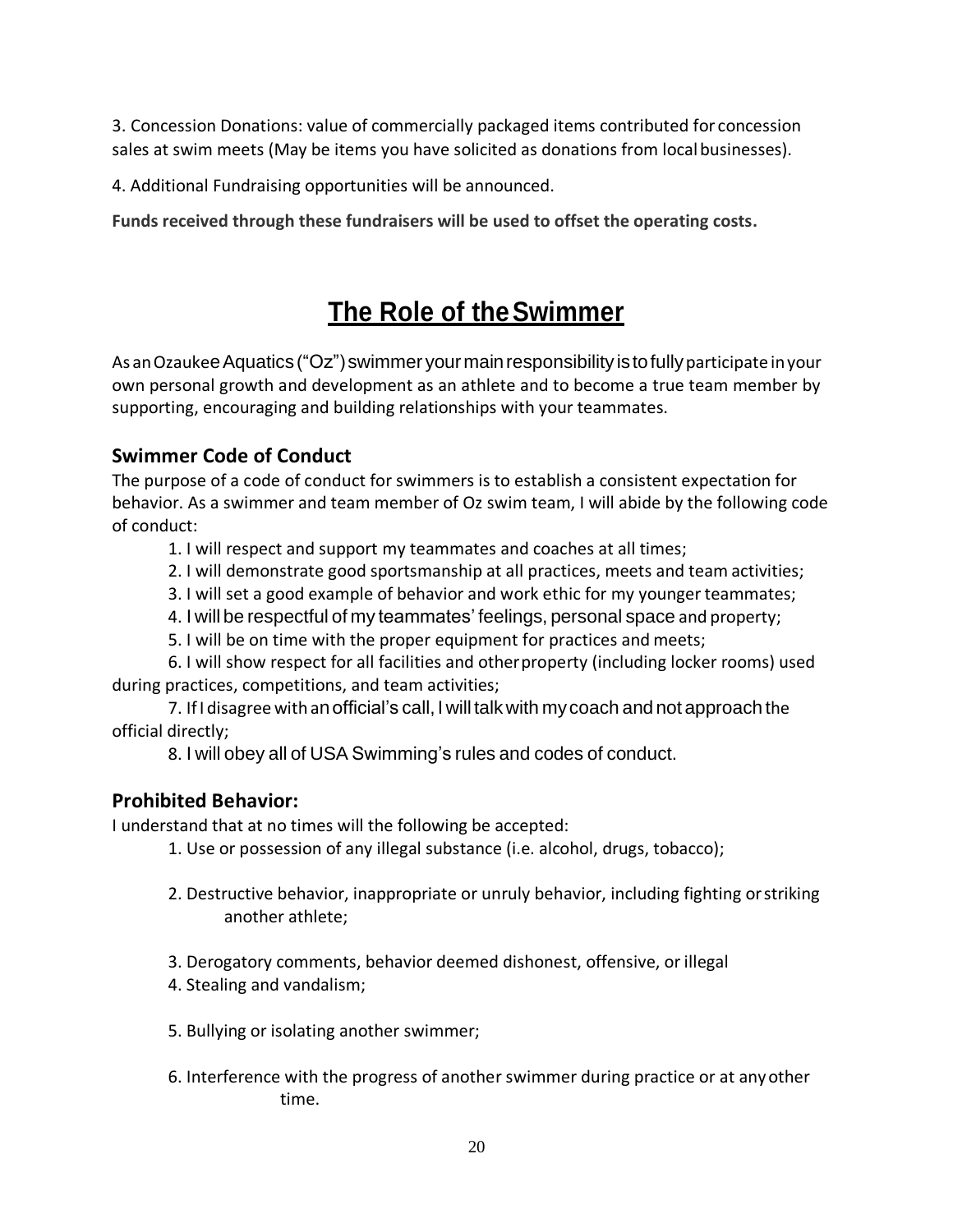#### **Consequences for Violation of the Code of Conduct:**

This code shall be in force for all Oz swimmers during practice, during swim meets, and at all events sponsored or attended by Oz. Disciplinary actions can range from, but are not limited to; reprimands/warnings, suspension from practices/meets or termination of team membership. I understand that if I violate this code of conduct, I will be subject to disciplinary action determined by my coaches.

# **The Role of the Coach**

#### <span id="page-20-0"></span>**Responsibilities of the Coach**

The coaches' job is to supervise the entire competitive swim program. The Ozaukee Aquatics coaching staff is dedicated to providing a program for the youth that will enable them to learn the value of striving to improve oneself--"to be the best you can be." Therefore, the coaches must be in total control in matters affecting training and competition.

- 1. The coaches are responsible for placing swimmers in practice groups. This is based on the age and ability level of each individual. When it is in the best interest of aswimmer, he/ she will be placed in a more challenging training group by their coach.
- 2. Sole responsibility for stroke instruction and the training regimen rests with the "Oz" coaching staff.Each group's practices are based on sound scientific principles and are geared to the specific goals of that group.
- 3. The coaching staff will make the final decision concerning which meets Ozaukee Aquatics swimmers may attend. The coaching staff also makes the final decision concerning which events a swimmer is entered into.
- 4. At meets, the coaching staff will conduct and supervise warmup procedures forthe team. After each race, the coaches will offer constructive criticism regarding the swimmer'sperformance.(It istheparent's job toofferlove andunderstanding regardless of their swimmer's performance.)
- 5. The building of a relay team is the sole responsibility of the coaching staff.
- 6. Eachcoachhasaresponsibilitytoconstantlybeawareoftheswimmers'safetyand wellbeing.
- 7. Each coach has a responsibility to be a positive role model for the swimmers.
- 8. Each coach has a responsibility to be a technical expert on the sport of swimming.
- 9. Each coach has a responsibility to help construct a vision for the athlete of what is possible in the sport of swimming and the path each swimmer will need to followto achieve that goal.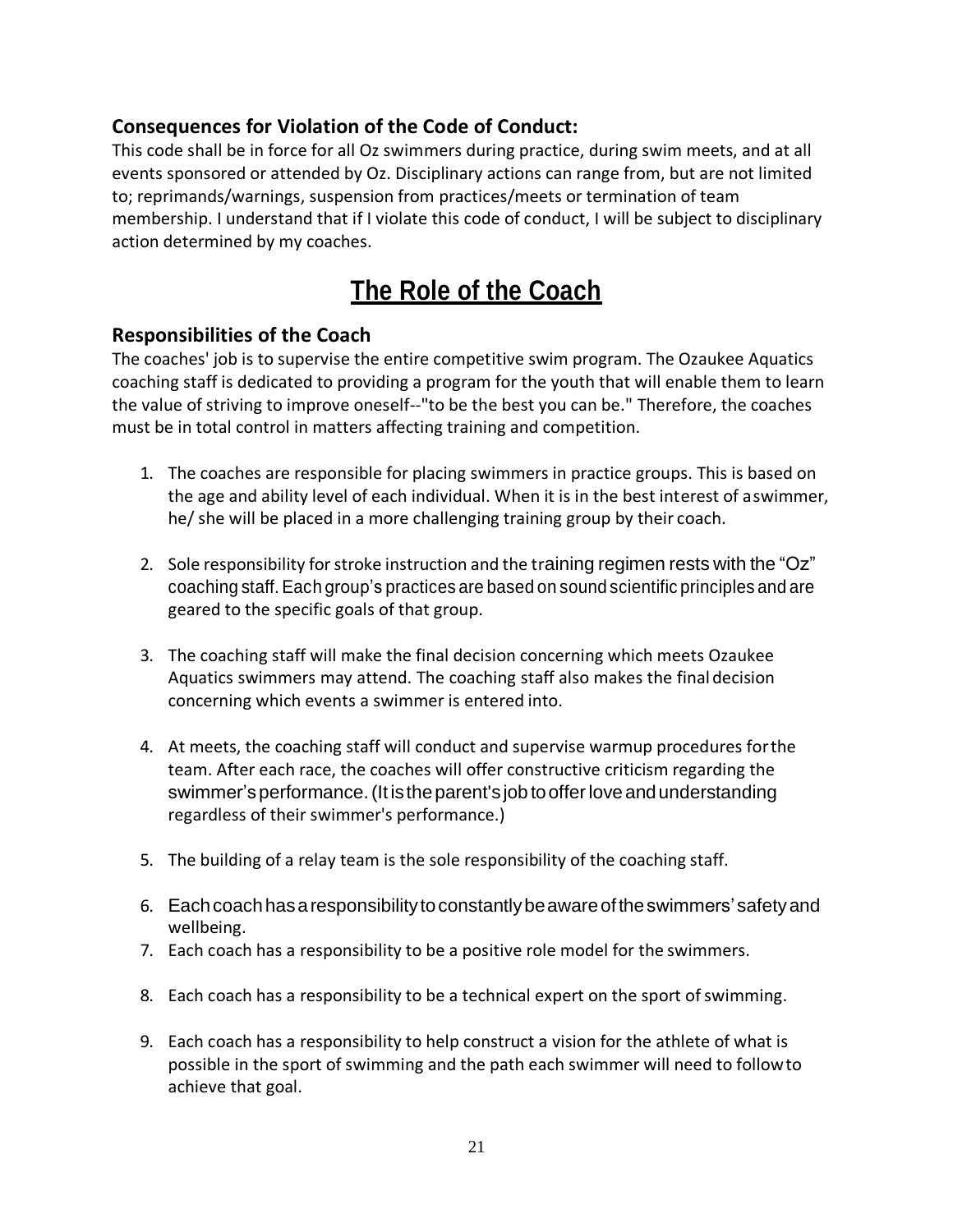#### **Coaching Code of Conduct**

The purpose of this code of conduct for coaches is to establish common expectations for all members of the coaching staff of the club. It is to be used as a guide to promote a positive team environment and good sportsmanship.

- At all times, adhere to USA Swimming's rules and code of conduct.
- Set a good example of respect and sportsmanship for participants and fans tofollow.
- Act and dress with professionalism and dignity in a manner suitable tohis/her profession.
- Respect officials and their judgment and abide by the rules of the event.
- Treat opposing coaches, participants, and spectators with respect.
- Instruct participants in sportsmanship and demand that they displaygood sportsmanship.
- Coach in a positive manner and do not use derogatory comments or abusive language.
- Win with humility and lose with dignity.
- Treat every athlete fairly, justly, impartially, intelligently, and with sensitivity.
- Always place the well-being, health, and safety of swimmers above allother considerations, including developing performance.
- Continue to seek and maintain their own professional development in all areas in relation to coaching and teaching children.
- Always maintain a professional separation between coach and athlete.

The coaching staff is constantly updating and improving the Ozaukee Aquatics program. It is the swimmer's and parents' responsibility to make the most out of the excellent opportunity this program provides for success in swimming.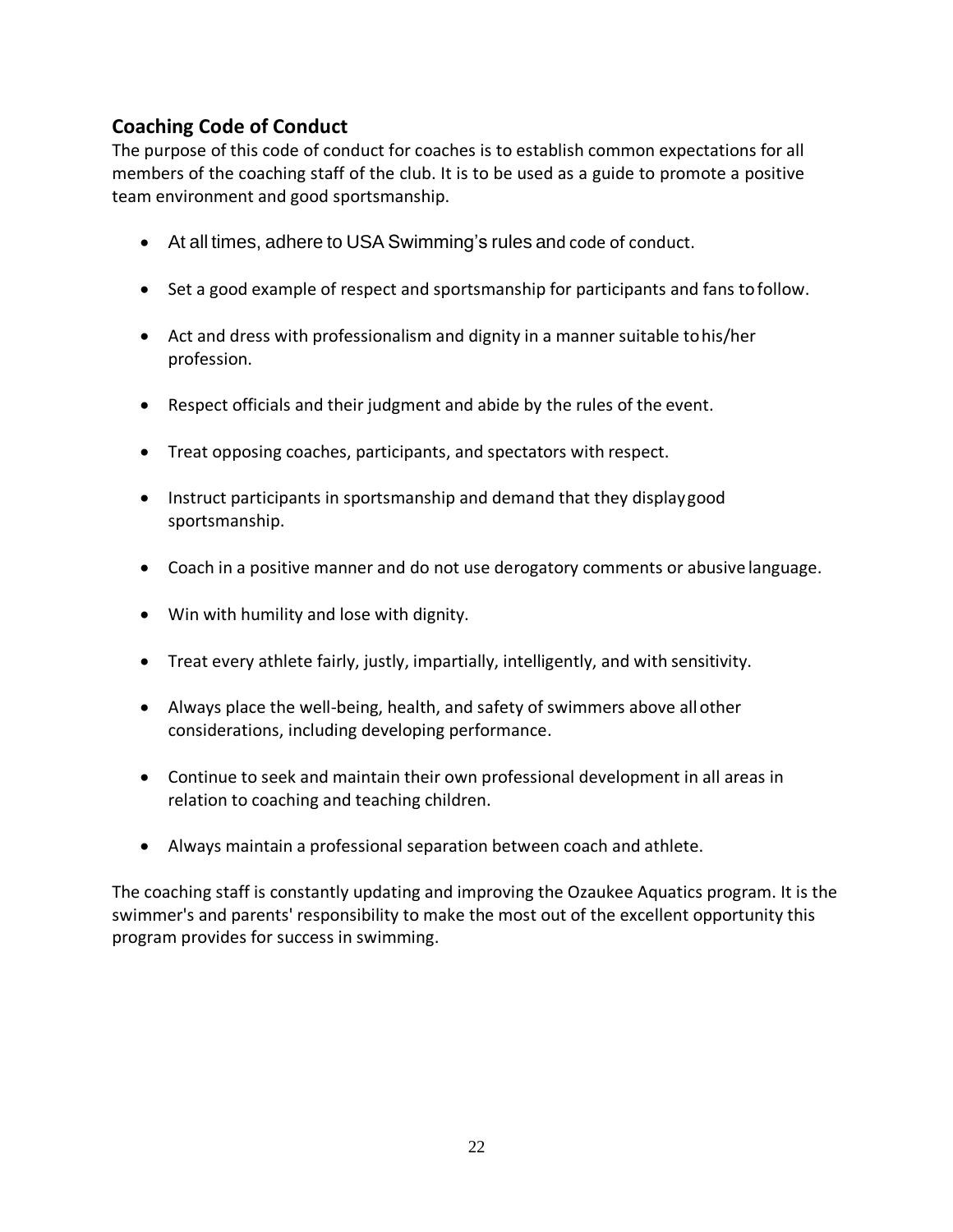# **The Role of theGuardian**

<span id="page-22-0"></span>As the Parent/Guardian of a competitive swimmer, your main responsibility is to provide a caring, supportive environment. This support will encourage your child to feel good about his or her interest, participation and growth in competitive swimming. Show your support by ensuring your swimmer's attendance at practices and swim meets and striving to maintain a positive attitude and outlook.

Parents/guardians are not participants on their child's team but contribute to the success experienced by the swimmer and his or her team. Parents/guardians serve as role models and can have a significant impact on the team by demonstrating respect, encouragement, enthusiasm and, most importantly, good sportsmanship at all times toward coaches, officials, team members, other parents and other teams.

#### **Parent Code of Conduct**

As a Parent of an Ozaukee Aquatics swim team member, I will abide by the following code of conduct:

- 1. I will participate with the Oz swim team by supporting my child, other swimmers, coaches and other parents with positive communications and actions and by supporting theteam'smissiontopromotebalancedpersonalgrowth,andathleticachievement, through team commitment to strong values, excellence and enduring relationships;
- 2. I will not coach or instruct my child, the team or any swimmer at a practice or meets (from the stands or any other area) or interfere with coaches on the pool deck. In order to allow coaches to give all of their attention to swimmers, any communication withthe coaching staff should occur either prior to the start of a practice or after the conclusion of the coaching day. Coaches are also available by e-mail.
- 3. I will demonstrate good sportsmanship by knowing my role and conducting myself in a manner that earns the respect of my child, other swimmers, parents, officials and coaches at meets and practices;
- 4. I will direct any concerns that I may have to a member of the Oz coaching staff;
- 5. As a parent, I understand that criticizing, name-calling, use of abusive language or gestures directed toward the coaches, officials, volunteers, and/or any participating swimmer will not be permitted or tolerated.

I understand and agree to the above terms and conditions of Ozaukee Aquatics in exchange for the privilege of my child(ren) to participate in the activities and swimming program of Ozaukee Aquatics. I understand that Oz maintains the right to terminate any membership with/without cause in the interest of our vision, mission and objectives.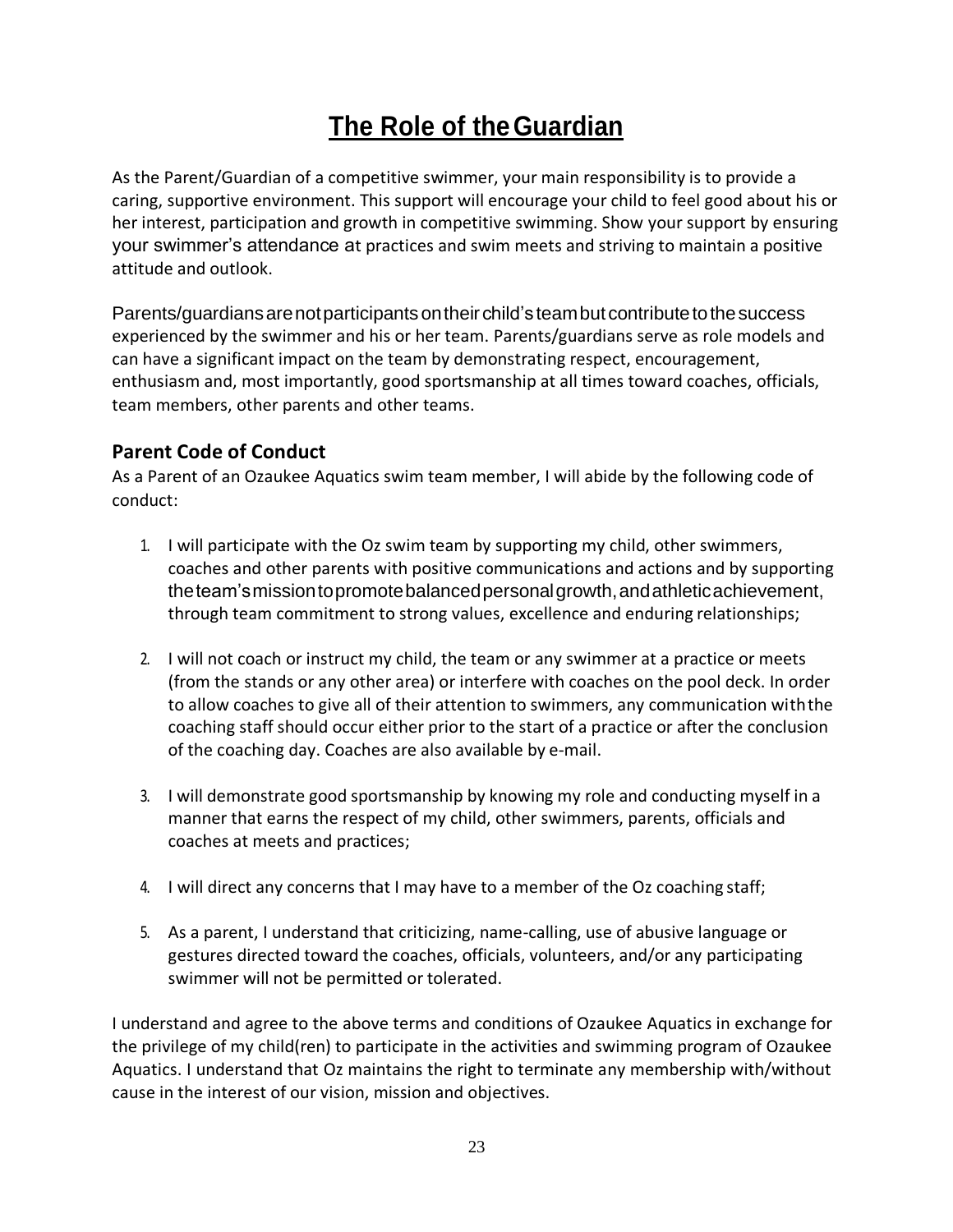# **Ozaukee Aquatics Codes of Conduct**

### **USA Swimming SafeSport Initiative**

USA Swimming is committed to fostering a fun, healthy, and safe environment for all its members, and in 2010, it formally implemented a comprehensive Safe Sport program to respond to and prevent instances of abuse and misconduct within the sport of swimming. Since then USA Swimming Safe Sport has worked tirelessly to educate members, put policies in place, and empower LSCs and clubs to create the best possible environments for all members. Full implementation of the Safe Sport Program involves six key components:

- Policies and Guidelines
- Screening and Selection
- Training and Education
- Monitoring and Supervision
- Recognizing, Responding, and Reporting
- Grassroots Engagement and Feedback

The mission of USA Swimming is to encourage participation and the pursuit of excellence in all aspects of swimming. USA Swimming grants the privilege of membership to individuals and organizations committed to that mission. The privilege of membership may, therefore, be withdrawn or denied by USA Swimming at any time where USA Swimming determines that a member or prospective member's conduct is inconsistent with the mission of the organization or the best interest of the sport and those who participate in it. In order to assist all members to better serve the interests of those who participate in swimming, USA Swimming has adopted this Code of Conduct.

Any member, former member, or prospective member of USA Swimming is subject to the jurisdiction of the Board of Review. Any member, former member, or prospective member of USA Swimming may be denied membership, censured, placed on probation, suspended for a definite or indefinite period of time with or without terms of probation, fined or expelled from USA Swimming for life if such person violates the provisions of the USA Swimming Code of Conduct, set forth in 304.3, or aids, abets or encourages another person to violate any of the provisions of the USA Swimming Code of Conduct. USA Swimming shall initiate an investigation of any former member of USA Swimming when a report required under 306.1 is received.

While a code of conduct is not present in this team handbook, please do locate the code of conduct accessible on our website. You will find information on Safe Sport in regards to Coaching Codes of Conduct, Athlete Protection, and safety procedures set in place in every facet of swimming.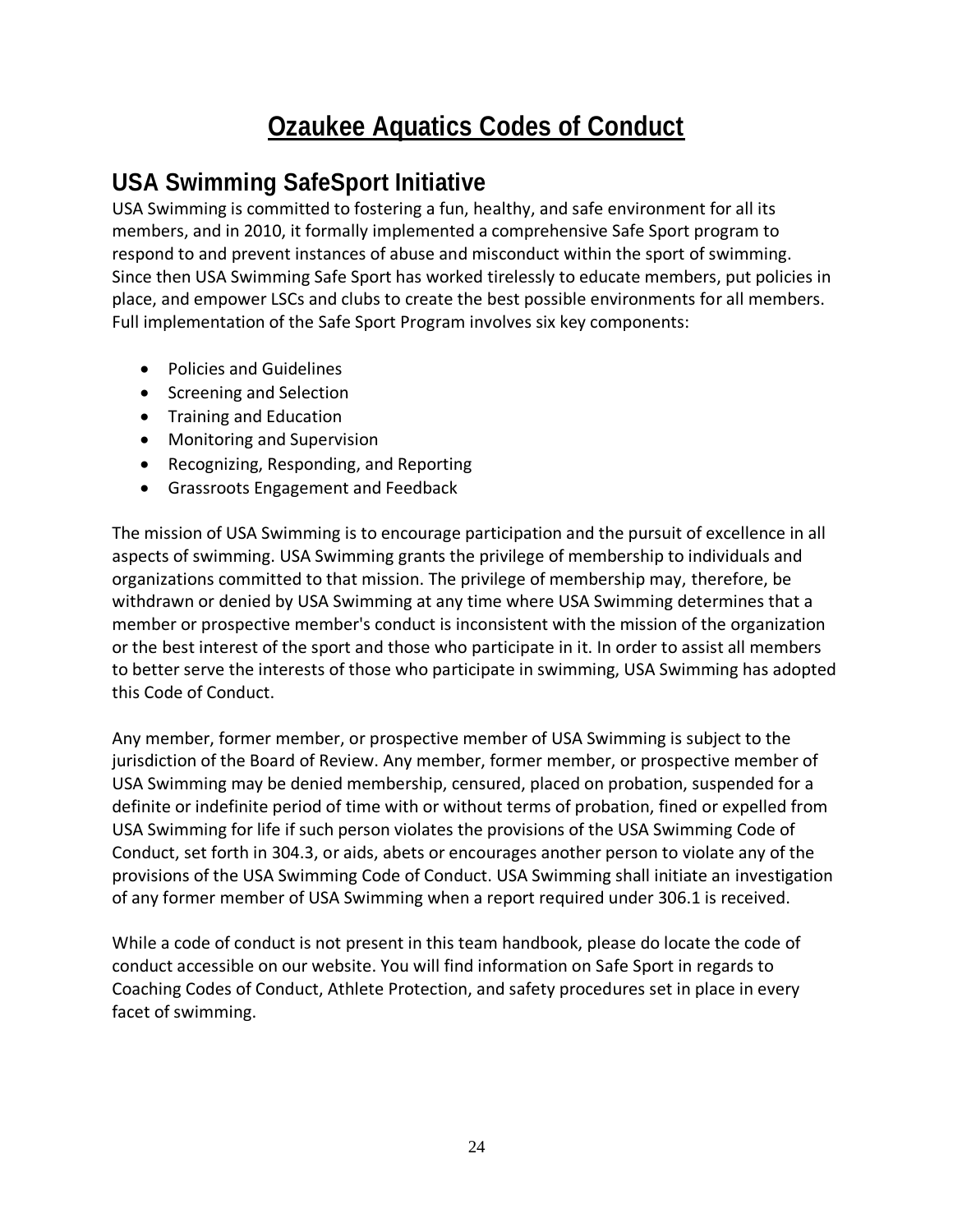# **USASwimming Safe Sport Best PracticeGuidelines**

The following Best Practice Guidelines are strongly recommended for all USA Swimming members.

1. Parents shouldbe encouragedtoappropriately supporttheir children'sswimming experience.

2. All swimming practices should be open to observation by parents.

3. Coaches should not initiate contact with or accept supervisory responsibility for athletes outside club programs and activities.

4. When only one athlete and one coach travel to a competition, at the competition the coachandathleteshouldattempttoestablisha"buddy" clubtoassociatewithduringthe competition and when away from the venue.

5. Relationships of a peer-to-peer nature with any athletes should be avoided. For example, coaches should avoid sharing their own personal problems with athletes.

6. Coaches and other non-athlete adult members should avoid horseplay and roughhousing with athletes.

7. When a coach touches an athlete as part of instruction, the coach should do so in direct view of others and inform the athlete of what he/she is doing prior to the initial contact. Touching athletes should be minimized outside the boundaries of what is considered normal instruction. Appropriate interaction would include high fives, fist bumps, side-to-side hugs and handshakes.

8. Coaches should avoid having athletes as their favorites. They should also avoid creating a situation that could be perceived as them having favorites.

9. Gift-giving, providing special favors or showing favoritism to individual athletesis strongly discouraged.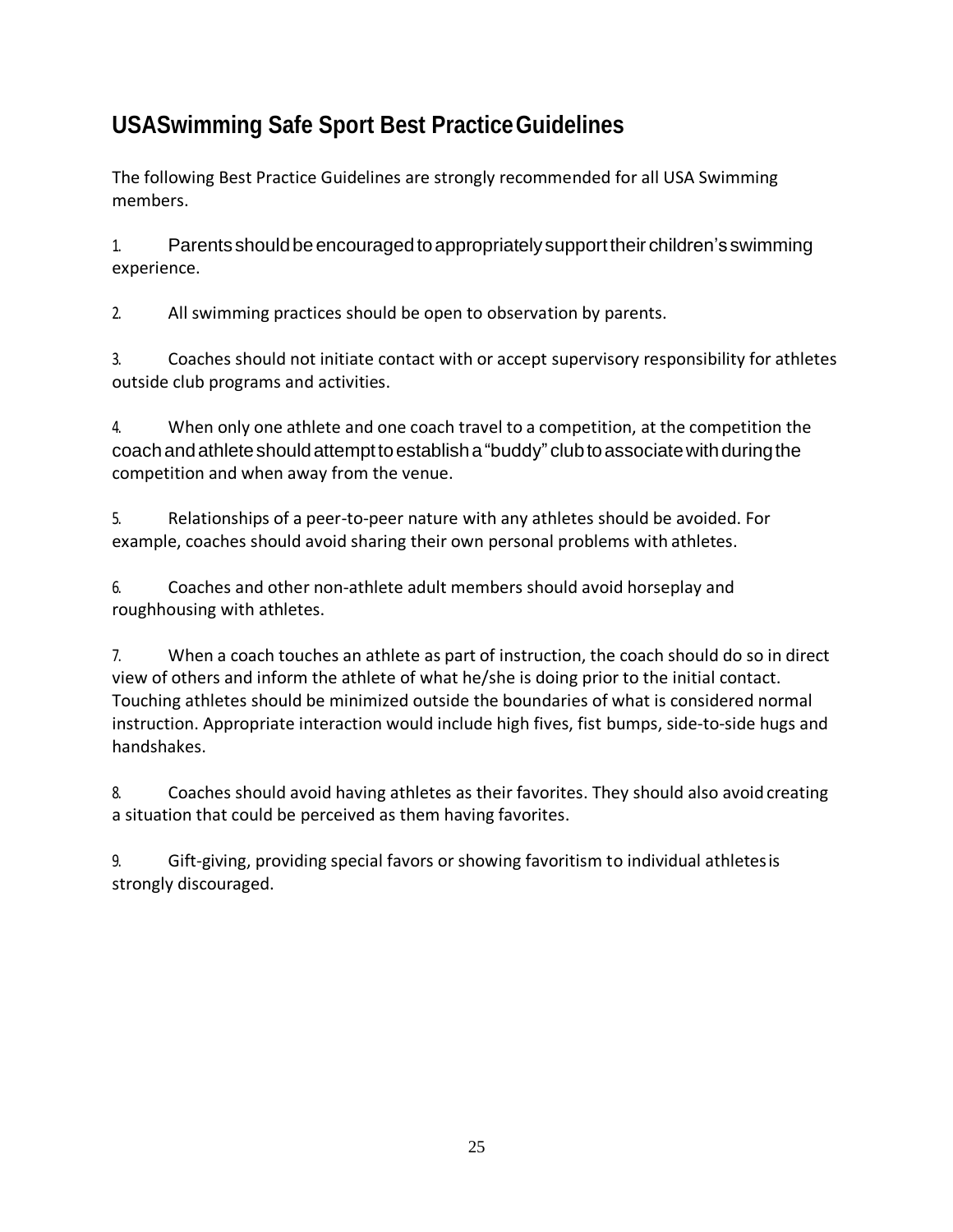# **Ozaukee Aquatics Cyber/Online Bullying Policy**

#### **PURPOSE**

BullyingofanykindisunacceptableatOzaukeeAquatics("Oz")andwillnotbetolerated. Bullying is counterproductive to team spirit and can be devastating to a victim. The Club is committed to providing a safe, caring and friendly environment for all of our members. If bullying does occur, all athletes and parents should know that incidents will be dealt with promptly and effectively. Anyone who knows that bullying is happening is expected to tell a coach.

#### **Objectives of the Club's Bullying Policy and Action Plan:**

- 1. To make it clear that the Club will not tolerate bullying in any form.
- 2. To define bullying and give all coaches, parents and swimmers a good understandingof what bullying is.
- 3. To make it known to all parents, swimmers and coaching staff that there is a policyand protocol should any bullying issues arise.
- 4. To make how to report bullying clear and understandable.
- 5. To spread the word that Oz takes bullying seriously and that all swimmers and parents can be assured that they will be supported when bullying is reported.

#### **WHAT IS BULLYING?**

The USA Swimming Code of Conduct prohibits bullying. Generally, bullying is the use of aggression, whether intentional or not, which hurts another person. Bullying results in pain and distress. The USA Swimming Code of Conduct defines bullying in 304.3.7. Bullying is the severe or repeated use by one or more USA Swimming members of oral, written, electronic or other technological expression, image, sound, data or intelligence of any nature (regardless of the method of transmission), or a physical act or gesture, or any combination thereof, directed at any other member that to a reasonably objective person has the effect of:

- 1. Causing physical or emotional harm to the other member or damage to the other member's property;
- 2. Placing the other member in reasonable fear of harm to himself/herself or of damageto his/her property;
- 3. Creating a hostile environment for the other member at any USA Swimming activity;
- 4. Infringing on the rights of the other member at any USA Swimming activity;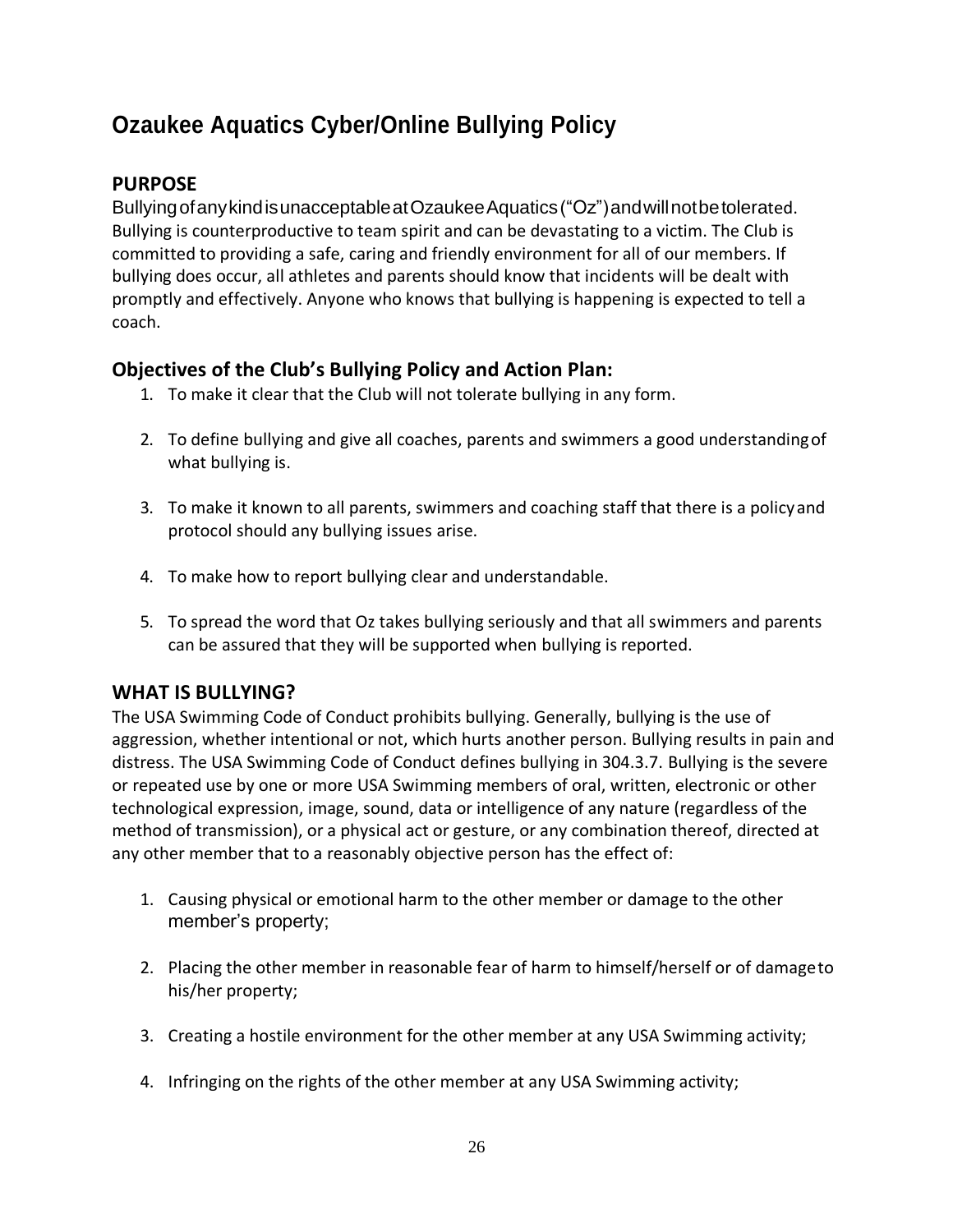5. Materially and substantially disrupting the training process or the orderly operation of any USA Swimming activity (which for the purposes of this section shall include, without limitation, practices, workouts and other events of a member club or LSC).

#### **REPORTING PROCEDURE**

An athlete who feels that he or she has been bullied is asked to do one or more of the following things:

- Talk to your parents
- Talk to a coach
- Write a letter or email to a coach
- Make a report to the USA Swimming Safe Sport staff.
- There is no express time limit for initiating a complaint under this procedure, but every effort should be made to bring the complaint to the attention of a coach as soon as possible to make sure that memories are fresh and behavior can be accurately recalled and the bullying behavior can be stopped as soon as possible.

### **Ozaukee Aquatics Team Travel Policy**

Team Travel is defined as overnight travel to a swim meet or other team activity that is planned and supervised by Ozaukee Aquatics.

#### **Section 1 – USA Swimming Code of Conduct Travel Policies**

Pursuant to the following Code of Conduct stipulations in the USA Swimming Rulebook (identified below):

- 1. Club travel policies must be signed and agreed toby all athletes, parents, coaches and other adults traveling with the club. (305.5.D)
- 2. Team managers and chaperones must be members of USA Swimming and have successfully passed a USA Swimming-administered criminal background check.(305.5.B)
- 3. Regardless of gender, a coach shall not share a hotel room or other sleeping arrangement with an athlete (unless the coach is the parent, guardian, sibling, orspouse of that particular athlete). (305.5.A)
- 4. When only one athlete and one coach travel to a competition, the athlete must have his/herparents'(orlegalguardian's)writtenpermissioninadvancetotravelalonewith the coach. (305.5C)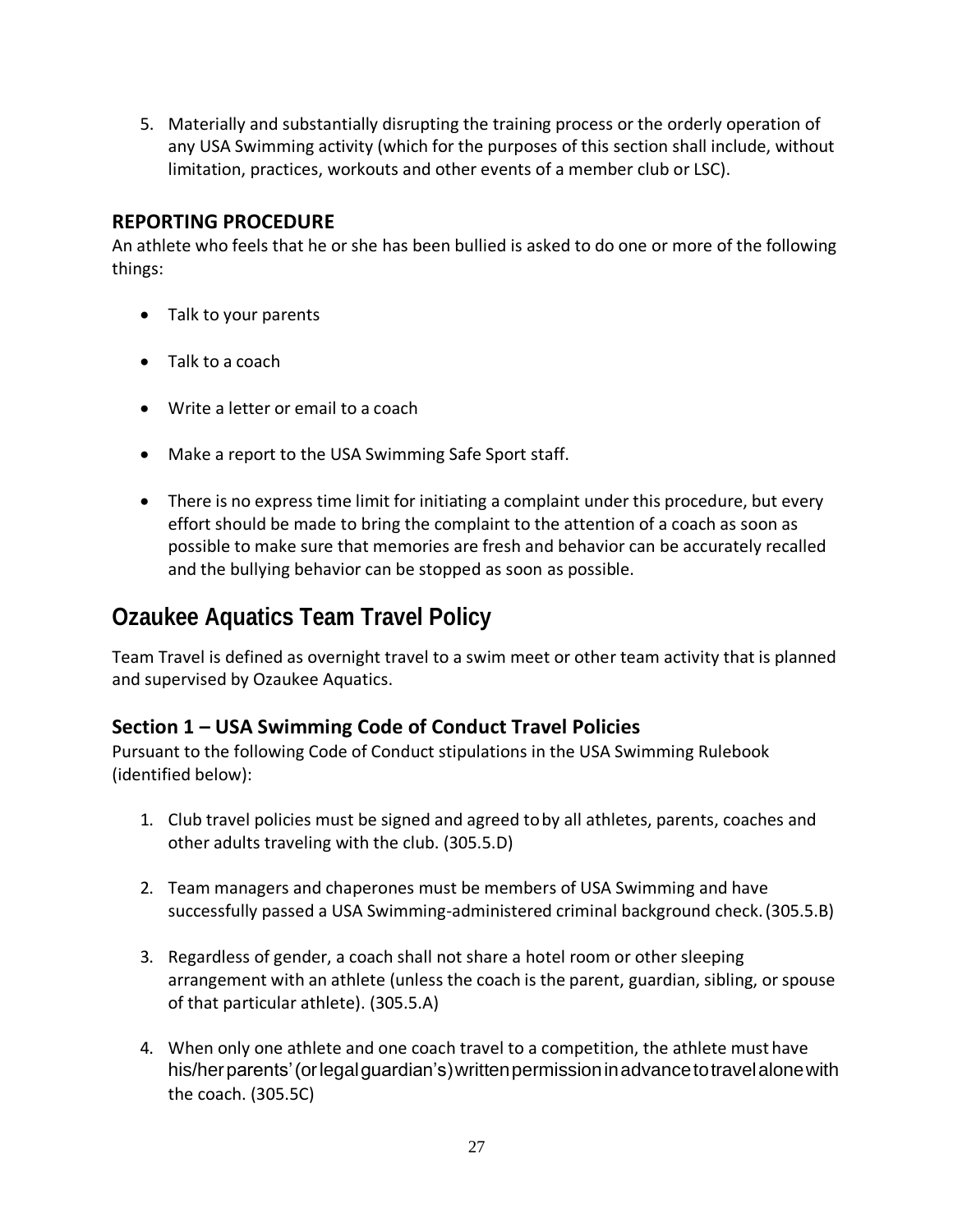#### **Section 2 – Ozaukee Aquatics Policies**

- 1. During team travel, when doing room checks, attending team meetings and/orother activities, two-deep leadership and open and observable environments will be maintained.
- 2. Athleteswillnotrideinacoach'svehiclewithoutanotheradultpresentwhoisthesame gender as the athlete, unless prior parental permission is obtained.
- 3. During overnight team travel, if athletes are paired with other athletes they shall be of the same gender and a similar age. Where athletes are age 13 & over, chaperones and/or team managers will stay in nearby rooms. When athletes are age 12 & under, chaperones and/or team managers may stay with athletes. Where chaperones/team managers are staying in a room with athletes, they will be the same gender as the athlete and written consent will be obtained from athlete's parents (orlegal guardian).
- 4. When only one athlete and one coach travel to a competition, at the competition the coachandathletewillattempttoestablisha"buddy"clubtoassociatewithduringthe competition and when away from the venue.
- 5. To ensure the propriety of the athletes and to protect the staff, there will be nomale athletes infemaleathlete'sroomsandnofemaleathletesinmaleathlete'srooms (unless the other athlete is a sibling or spouse of that particular athlete).
- 6. The travel policy, along with Exhibit A (a copy of the Oz Code of Conduct), Exhibit B (Liability Release Form) and Exhibit C (Medical Consent/Authorization to Treat Form) must be signed by the athlete and his/her parent or legal guardian.
- 7. A coach will carry a copy of the signed Medical Consent/Authorization to Treat Form for each athlete.
- 8. Curfews will established and communicated to athletes by the team coaches or LSCstaff each day of the trip.
- 9. Team members and staff traveling with the team will attend all team functions including meetings, practices, meals, meet sessions, etc. unless otherwise excused or instructed by the head coach or his/her designee.
- 10. The directions & decisions of coaches/chaperones are final.
- 11. Swimmers are expected to remain with the team at all times during the trip. Swimmers are not to leave the competition venue, the hotel, a restaurant, or any other place at which the team has gathered without the permission/knowledge of the coach or chaperone.